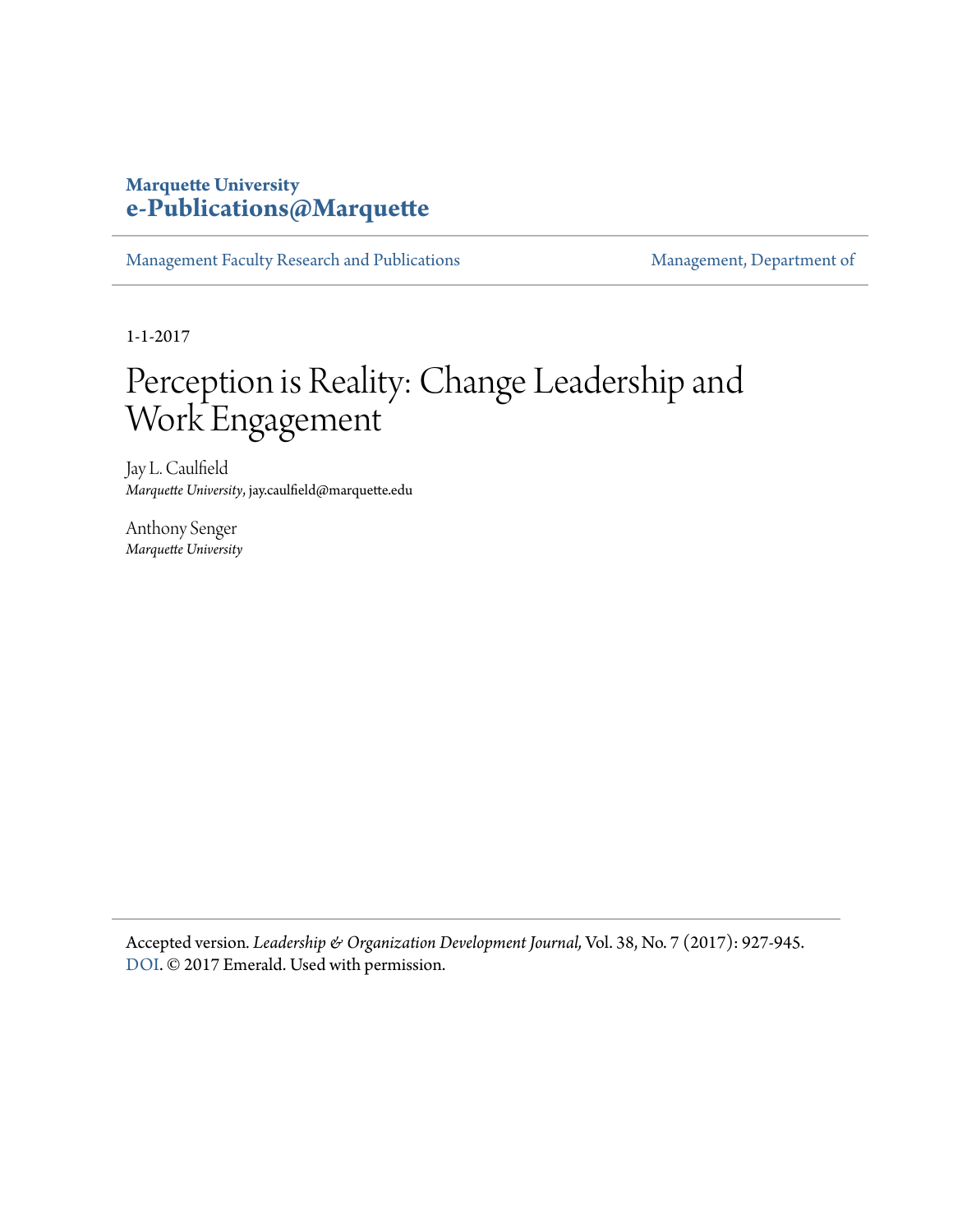# **ORGANIZATIONAL CHANGE AND WORK ENGAGEMENT: THE MEDIATING EFFECT OF LEADERSHIP**

Major organizational change has become the norm in today's globally competitive environment. Yet the benefits derived from its occurrence are many times elusive, resulting in decreased work engagement and work performance. Leadership has been identified as a critical factor in implementing and sustaining change and the change leadership literature clearly states specific leadership behaviors that are more prone to bring about positive change. Still, the statistics on successful major change are far from encouraging, and employee engagement during and following major change is often reported to decline. What we have not studied is how the alignment of employee perceptions of ideal leadership with perceptions of what leadership is actually occurring during change influences work engagement and, ultimately, change outcomes. This is an important consideration, however, in that employee perceived alignment is directly related to work engagement. Thus, the purpose of our study was to investigate whether employee perceived aligned leadership more fully explained the relationship between change and work engagement. Results supported our hypotheses in that leadership directly and indirectly influenced change through its effect on work engagement, implying that from an employee perspective, positive leadership is an integral link to both positive change and positive work engagement.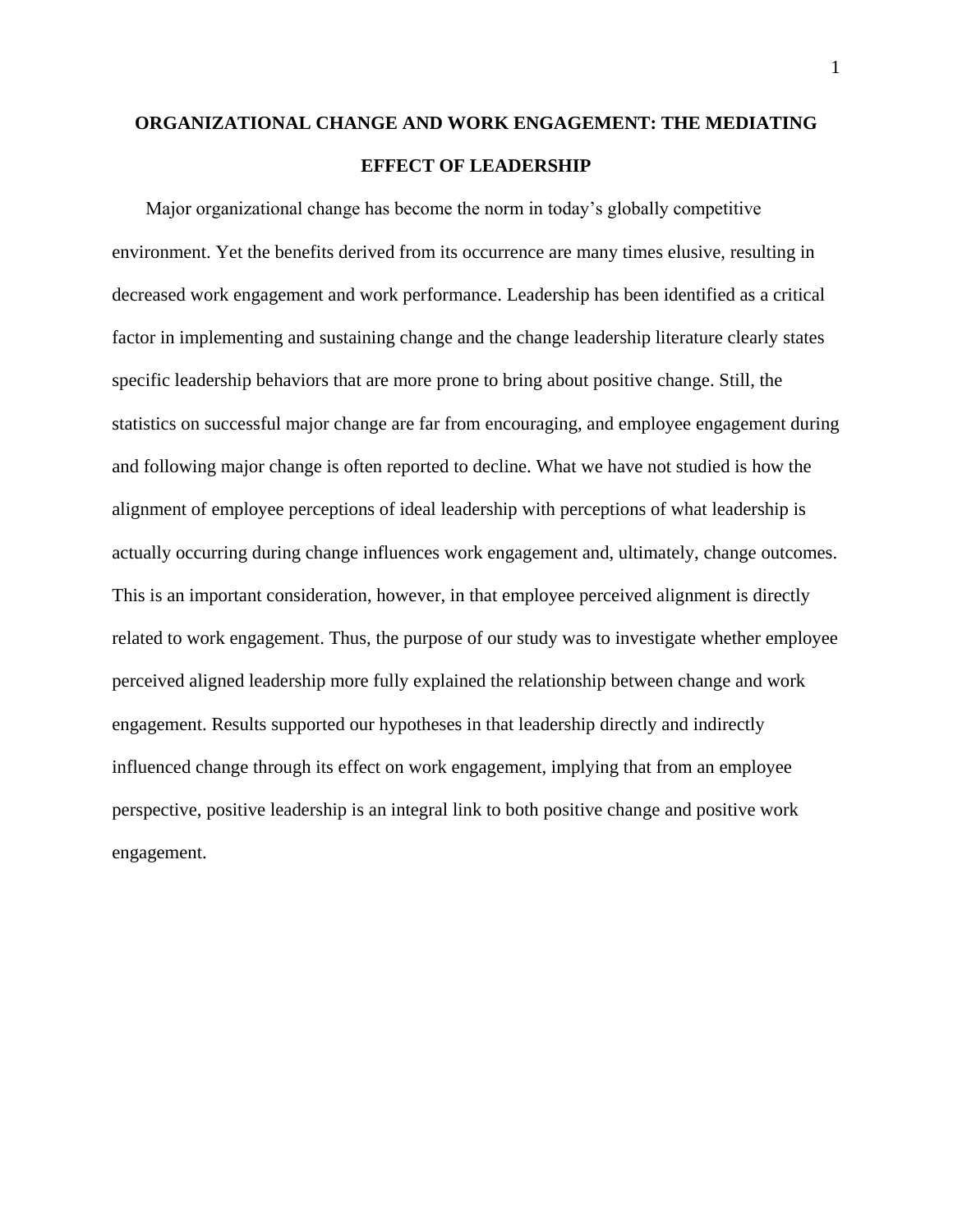#### **INTRODUCTION**

We live in a world of constant change. Proactive leaders continually assess the environment and enact changes that advantageously position their organizations to pursue opportunities and face challenges within local, regional and global communities. Similar to living organisms, those organizations able to creatively adapt and innovate are the ones likely to remain viable in the long run. Yet successfully planning, implementing and sustaining major organizational change, change that affects all major stakeholders to a certain degree, has had less than a stellar track record. For instance, the America Online/Time Warner Cable merger resulted in a loss in shareholder value of approximately \$100 billion (Duman, 2008; Gibbons, 2015; McGrath, 2015) and Boeing's 787 Dreamliner project, which had an estimated cost and development timeline of \$6 billion over four years instead resulted in a cost of \$32 billion over eight years (Ausick, 2014). As reported by Gibbons (2015), after a decade the UK government canceled its largest civilian IT project after spending \$4 billion on it. These examples and many more like them illustrate that failed change is costly and ubiquitous. Although there is disagreement in the literature regarding the percentage of failed change with the high end of the spectrum stated as 70% (Beer & Nohria, 2001; Hughes, 2011) and the low end stated as 20% (Weiner, Amick & Lee, 2008), there is little disagreement that major change involves complex processes (Ford, 2008; Kotter & Cohen, 2002; Resnicow & Page, 2008), thereby making it more susceptible to failure when dynamic variables of influence remain unidentified or misunderstood.

Furthermore, the human welfare costs accompanying failed change (decreased work engagement, job insecurity, loss of work-life balance and increased stress) may be less quantifiable, but certainly just as concerning. Research results from Osterman (2000) indicate organizations that implement major organizational changes, including restructuring for greater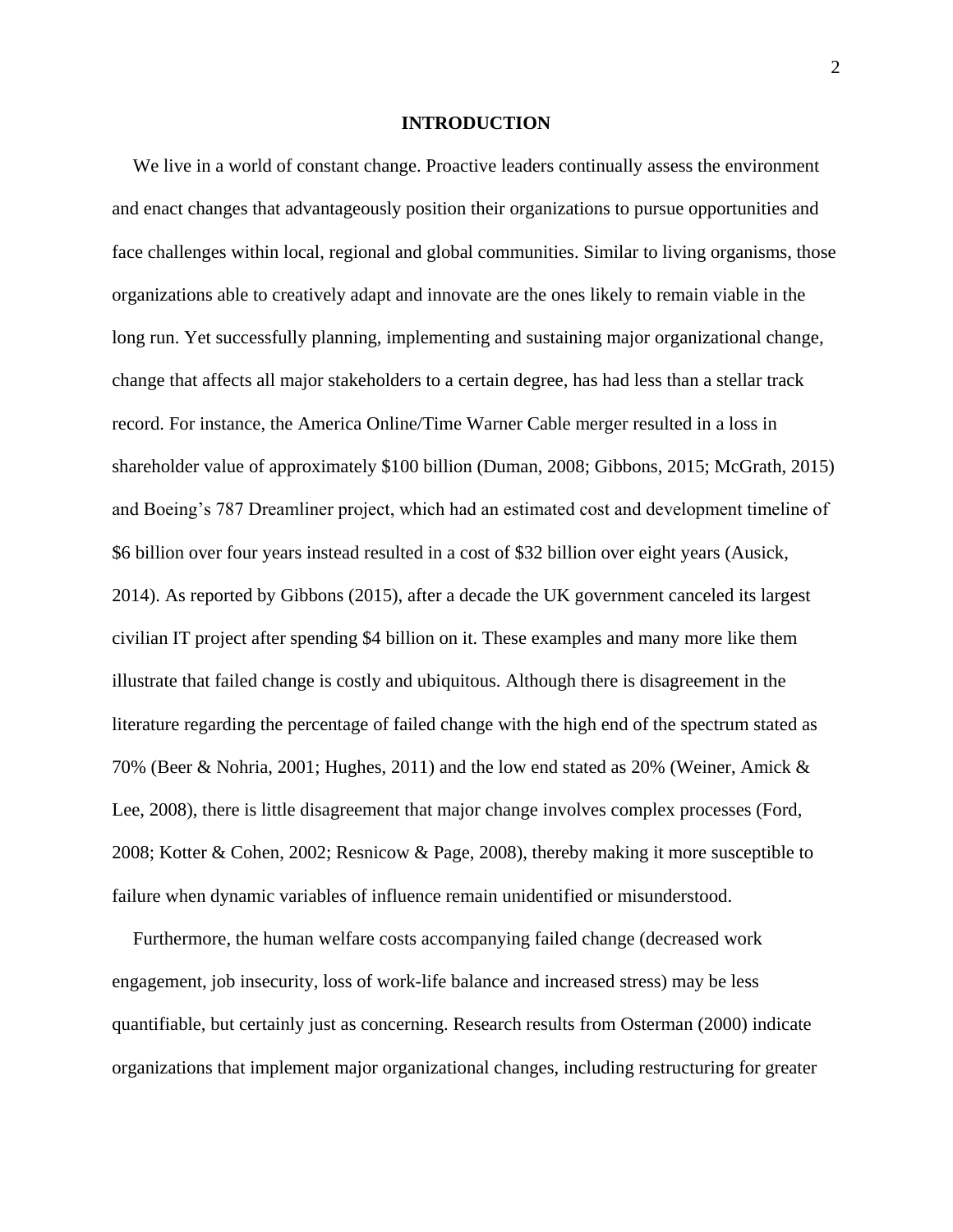profitability and quality, have higher layoffs in the long run and remaining employees are often uncompensated for any increases achieved in productivity or quality. According to Leana & Rousseau (2000), poorly led change efforts lead to loss of internal and external customer relationships resulting in substantial social capital costs for employees, organizations and society as a whole. Analysts from Towers Watson (2015) report that employee engagement generally declines during major organizational change. Analysts from Aon Hewitt (2013) report in a white paper that employee engagement is a risk to manage, stating that it takes years for employee engagement to fully recover following major organizational change. As work engagement is a predictor of job performance (Bakker & Bal, 2010; Salanova, Agut & Peiró, 2005; Yalabik, Popaitoon, Chowne & Rayton, 2013), having an engaged work force in today's globally competitive environment is clearly an organizational advantage.

Results from numerous studies suggest that the outcome of major change events is to a large degree dependent upon leadership behaviors (Battilana, Gilmartin, Sengul, Pache & Alexander, 2010; Berson & Avolio, 2004; Fiol, Harris & House, 1999; Kotter & Cohen, 2002; Mallinger, Goodwin & O'Hara, 2009; Sirkin, Keenan & Jackson, 2005). Effective change leadership enables followers to understand the need for change, and to become enthused about the opportunities that change brings to them, personally, and to the organization as a whole. However, few studies identify to what degree follower perceptions of leadership might influence work engagement and change outcomes. From a practical standpoint, these variable relationships are important as research indicates a direct relationship between employee engagement and work performance, indicating that ultimately followers' performance is a major determinant of whether organizational change becomes institutionalized (Mendes & Stander, 2011; Ravichandran, Arasu & Kumar, 2011; Vecina, Chacon, Sueiro & Barron, 2011). Thus, the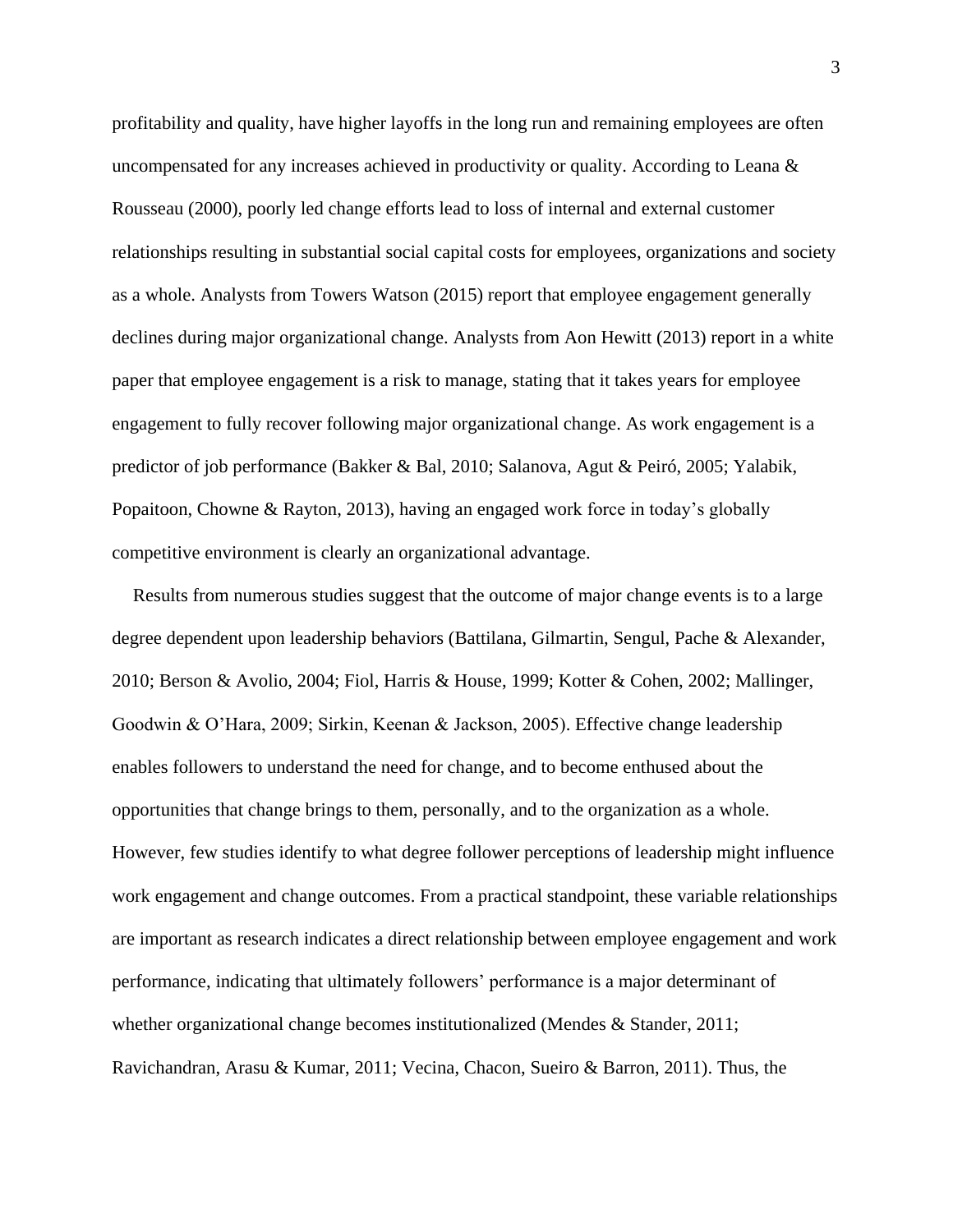purpose of this study was to investigate how employee perceived alignment of ideal change and ideal leadership with that of perceived actual change and leadership influenced engagement.

# **LITERATURE REVIEW AND HYPOTHESIS DEVELOPMENT**

# **Change**

Change research identifies resistance to change as a significant barrier to successfully enacting and sustaining organizational change (Bateh, Castaneda & Farah, 2013; Kotter & Cohen, 2002). Major change is de-stabilizing causing any number of behavioral responses, including increased anxiety, fear of job loss and increased attrition. However, people have been shown to consistently embrace change when change is on their terms. One example is online banking. Twenty years ago most individuals did not engage in online banking. Now, according to the Pew Research Center, 51% of U. S. adults bank online and another 35% of those 51% bank using their mobile phones (Fox, 2013).

A second example is online shopping. In 2015, Mintel, a leading marketing intelligence agency, reported that 69% of Americans shop online at least monthly while 33% of those shop online every week. These examples are good indicators that individuals embrace change when they see the benefit of it. Generally, when change is communicated in a way that relates it to the vison and values of the organization, employees are more likely to see the benefit of the change. In her study of vanguard organizations going through change, Kanter (2008: 45) states, "Values turn out to be the key ingredient in the most vibrant and successful of today's multinationals. . . They offer people a basis of *engagement for their work* [emphasis added], a sense of membership and a stability in the midst of constant change." Finally, research indicates that when employees are included in the change process, they are more likely to engage in it (Heathfield, 2015; Kotter & Kohen, 2002).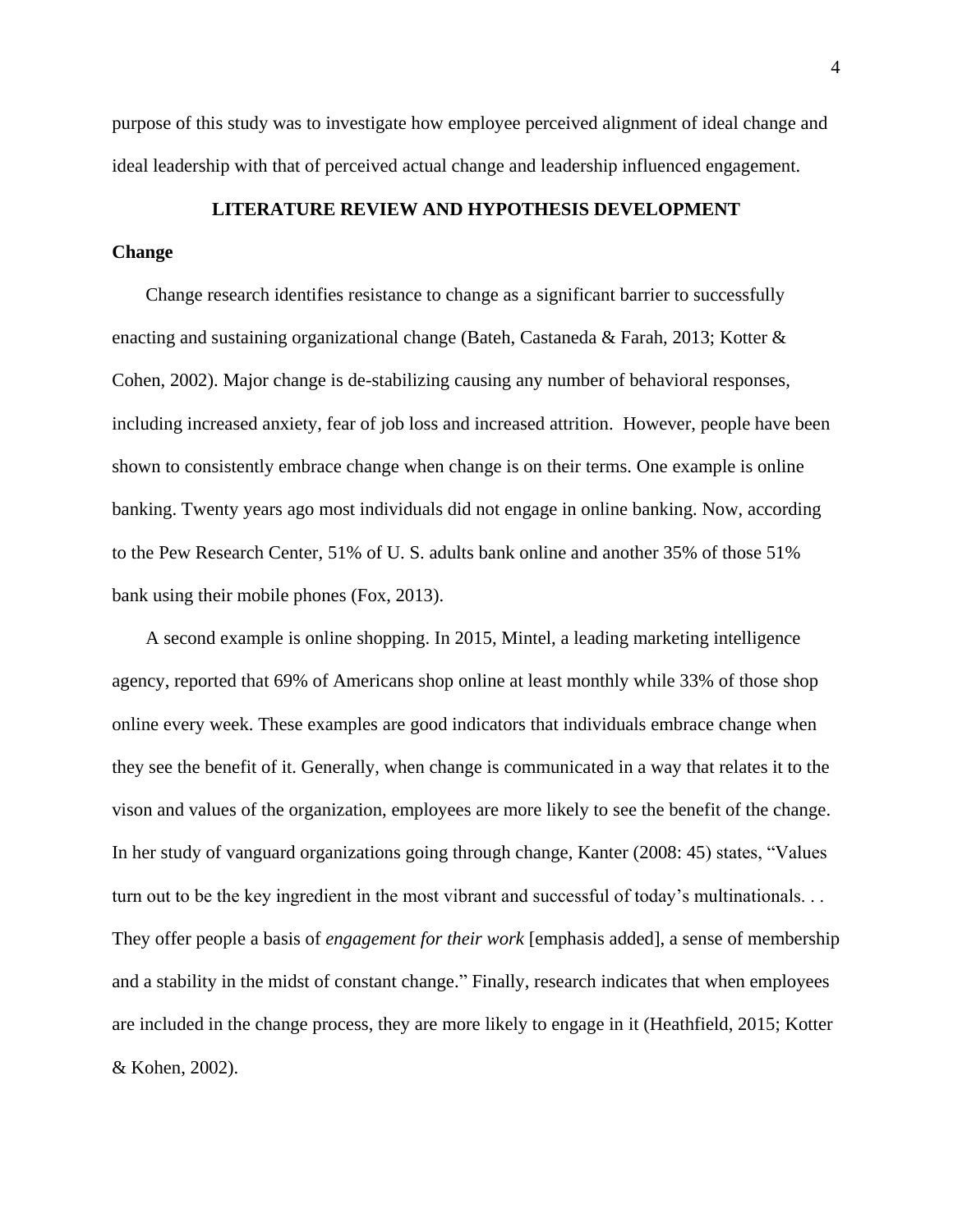In summary, when change is perceived as beneficial, vision and values driven and inclusive; it generates enthusiasm, motivation, innovation and creativity, which leads to healthy workplaces with engaged workers (DiFonzo, Bordia & Rosnow, 1994; Elving, 2005; Gillespie & Mann, 2004; Lewis, 1999; Sinek, 2009; Smelzer & Zener, 1992). In these instances, employee perceptions of ideal change are closely aligned with their perceptions of the actual change occurring; we refer to this alignment as "employee perceived aligned change."

# **Work Engagement**

As a construct in the psychological literature, work engagement tends to follow the current trend toward positive psychology, characterized by its focus on well-being, healthy living and optimal functioning. Maslach, Jackson and Leiter (1997) characterize work engagement as the antithesis of burnout, describing engaged workers as feeling energized, involved and selfconfident regarding the work that they perform while workers who face burnout are exhausted, cynical and experience reduced professional efficacy. Schaufeli, Salanova, Gonzalez-Roma & Bakker (2002: 74) describe work engagement "as a positive, fulfilling, work-related state of mind that is characterized by vigor, dedication, and absorption. In their research, they describe vigor as possessing high levels of energy and mental resilience when working, thereby investing considerable effort and persistence in work despite road blocks. Dedication is characterized as being strongly involved with work, experiencing a sense of significance, enthusiasm, inspiration, pride and challenge. Finally, absorption is described as fully concentrating and happily engrossed with work, where time passes quickly and it is difficult to detach from work (Schaufeli, Bakker & Salanova, 2006: 702).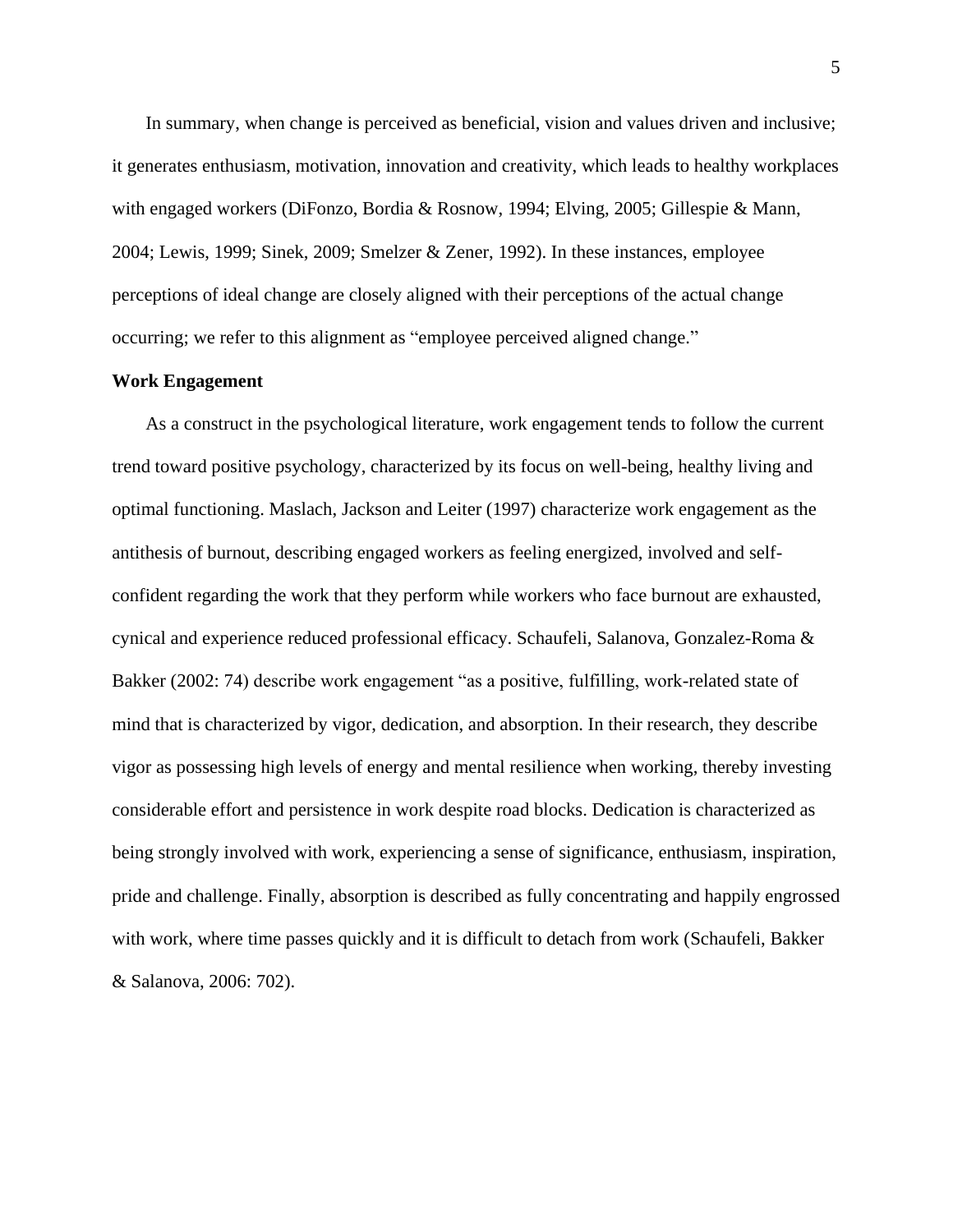#### **Change and Work Engagement**

Analysts from Towers Watson (2015) conducted studies on the relationship between change and work engagement across 20 companies that were going through major transition and 27 companies that consistently performed well financially and were not in major transition. What they discovered when comparing the two groups is that those companies in major transition (undergoing major change such as mergers, acquisitions, major restructuring, forced changes in leadership), generally had lower employee opinions in those categories known to influence work engagement; specifically, communication, competitiveness, leadership and image, among others. However, results also indicated that positive leadership behaviors, such as those associated with transformational leaders and those identified in positive change processes, had a positive effect on work engagement during major organizational change. We also know from past research that individuals will embrace change when they understand the personal benefit of it and are included in its implementation (Kanter, 2008; Kotter & Cohen, 2002; Sinek, 2009). These factors lead us to propose our initial hypothesis.

*Hypothesis 1. Employee perceived aligned change is positively related to work engagement.* 

# **Transformational Leadership**

The change leadership literature identifies transformational leadership behaviors as being most effective during change (Kotter and Cohen, 2002; Kegan & Lahey, 2009; Sinek, 2009). Transformational leadership is a prominent leadership theory with an extensive body of research to support its tenets. Bass and Riggio (2006: 4) describe transformational leadership as "inspiring followers to commit to a shared vision and goals for an organization or unit, challenging them to be innovative problem solvers, and developing followers' leadership capacity via coaching,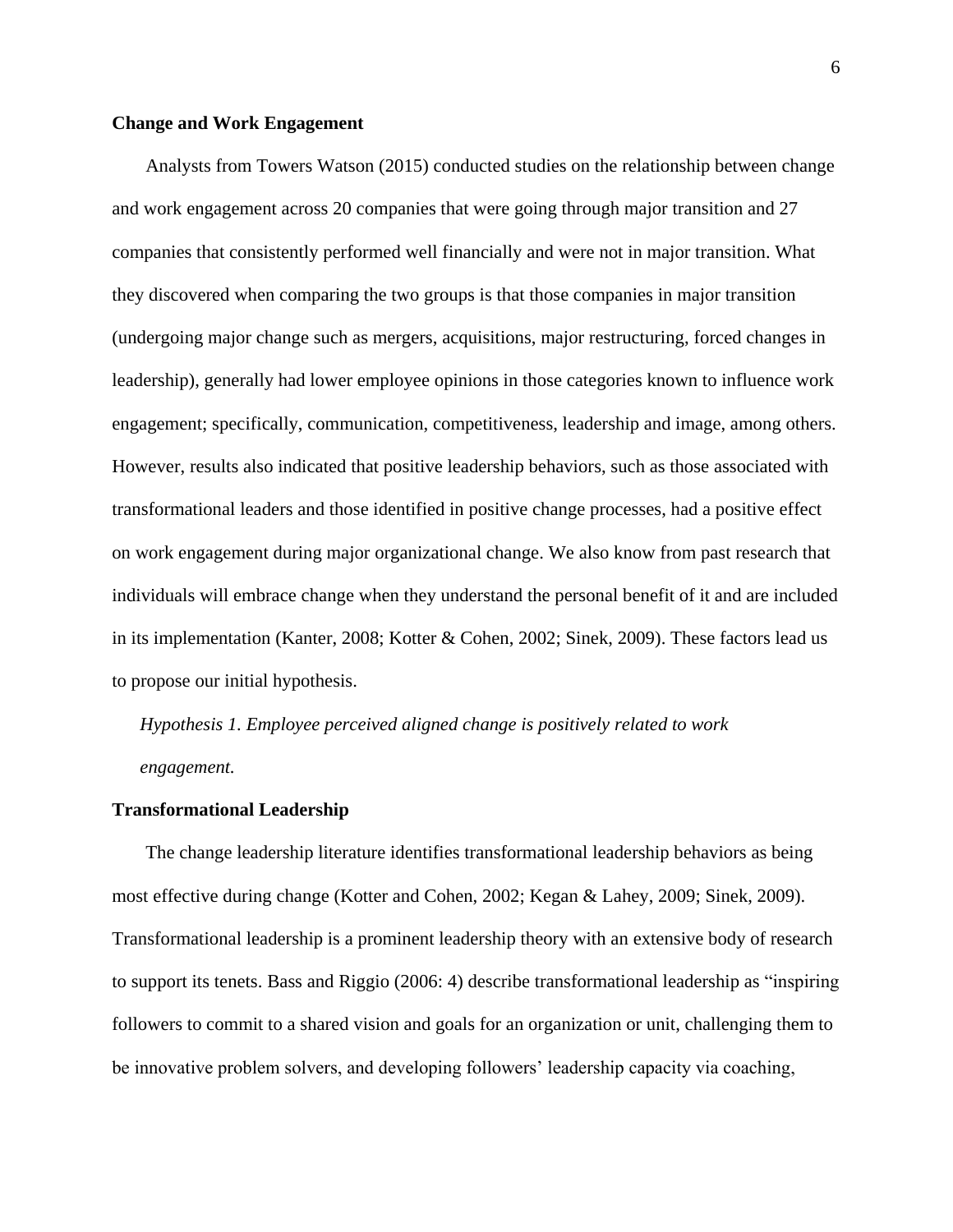mentoring, and provision of both challenge and support. From a theoretical and research perspective, Bass' full range leadership model (Bass & Riggio, 2006), which incorporates transformational, transactional and laissez-faire leadership styles, has the strongest theoretical support, has been researched extensively and is generally viewed favorably among change leadership scholars and practitioners. Its linkage to change is significant in that its core premise is based on transformation and change. Examples of leadership behaviors associated with transformational leadership include communication that focuses on a strong sense of purpose, behavior that fosters respect, confidence in goal achievement, inclusivity in problem solving, innovation that encourages learning, and investment in others' development.

A second conceptual framework is that of Tichy and Devanna (1986), who identify transformational leadership as highly effective in transforming organizations, which they state as being essential to organizational survival in today's dynamic environment. The model identifies three stages of transformation; specifically, recognizing the need for change, creating the vision and institutionalizing the change. These steps are somewhat analogous to Lewin's three stages of change; unfreezing, changing and refreezing (Burnes, 2004). Tichy and Devanna identify the importance of considering organizational culture during major change.

Thus, based on the research linking transformational leadership behaviors to positive change, we would expect that employees experiencing major organizational change would predominantly identify leadership behaviors associated with transformational leadership as ideal. We will refer to those instances where employee perceptions of ideal leadership behaviors are aligned with perceptions of actual leadership behavior occurring in the workplace as "employee perceived aligned leadership." In summary, the link between transformational leadership and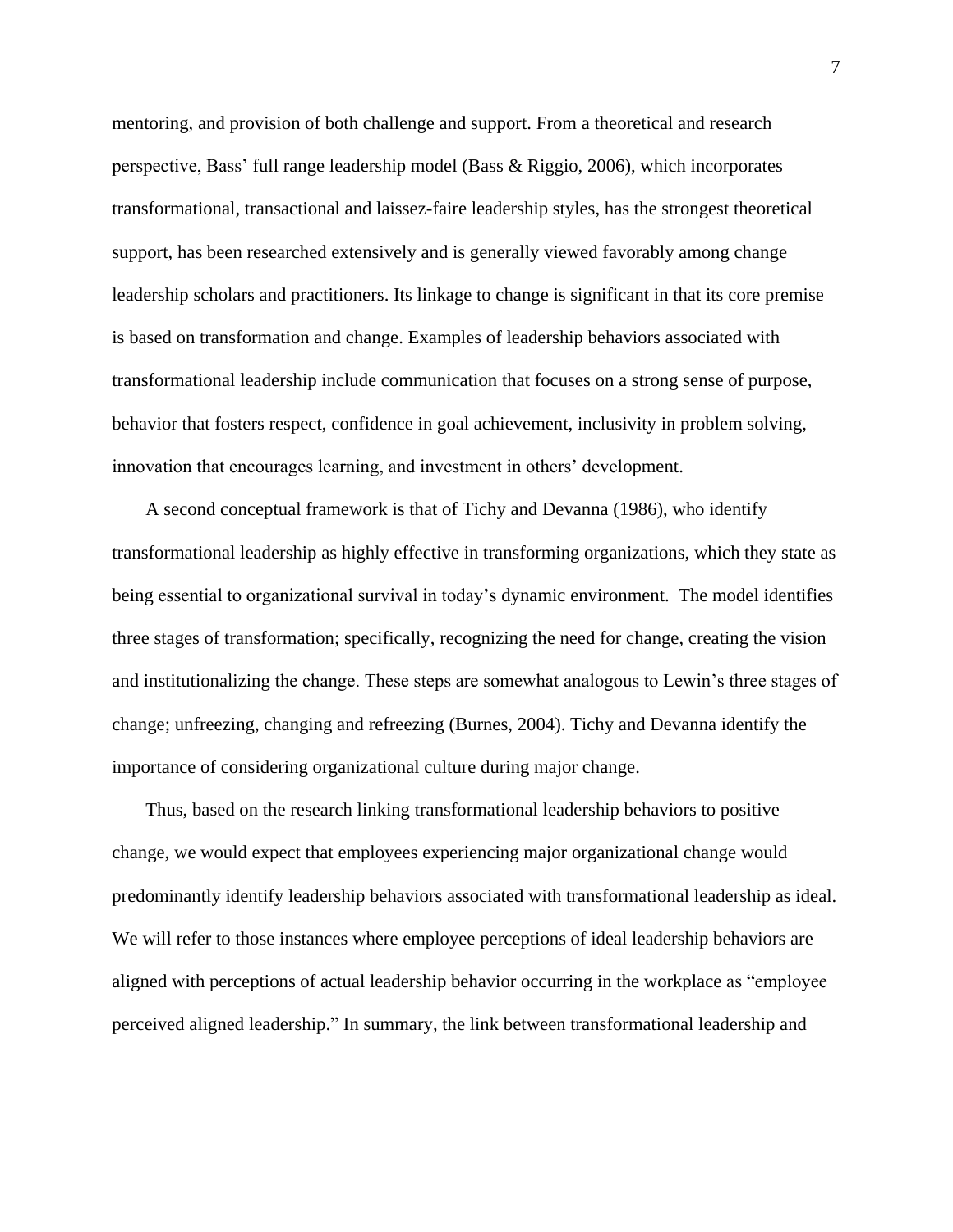change is quite evident within the change leadership literature. Based upon the strong linkage between change and leadership, we propose the following hypothesis.

*Hypothesis 2. Employee perceived aligned change is positively related to employee perceived aligned leadership.*

# **Transformational Leadership and Work Engagement**

In past studies, transformational leadership behaviors have been found to be a significant predictor of work engagement (Ghadi and Fernando, 2013; Gözükara & Simsek, 2015; Persson, 2010; Salanova, Lorente, Chambel & Martínez, 2011; Tims, Bakker and Xanthopoulou, 2011; Zhu, Avolio and Walumbwa, 2009). In the Towers Watson (2015) study previously cited, employees identified leadership as the most significant driver of work engagement. Great change leaders were characterized by four attributes; specifically, they communicated vision in engaging ways, such as storytelling; they involved employees in modeling the future; they paid attention to barriers to change and addressed them promptly; and they fostered trust and confidence by authenticity and role modeling the way. Ghadi and Fernando (2013) demonstrated a direct and an indirect relationship of transformational leadership to work engagement with a partial mediating effect of meaning in work. Zhu, Avolio and Walumbwa (2009) found that follower characteristics moderated the relationship between transformational leadership and follower work engagement in that transformational leadership had more effect on work engagement when follower characteristics were more positive. Researchers have linked transformational leadership to nurses' extra-role performance through the mediating effect of transformational leadership (Salanova, Lorente, Chambel, & Martínez, 2011). Researchers have also discovered that daily transformational leadership behaviors fostered employee work engagement (Tims, Bakker and Xanthopoulou, 2011). Gözükara & Simsek (2015) linked transformational leadership to work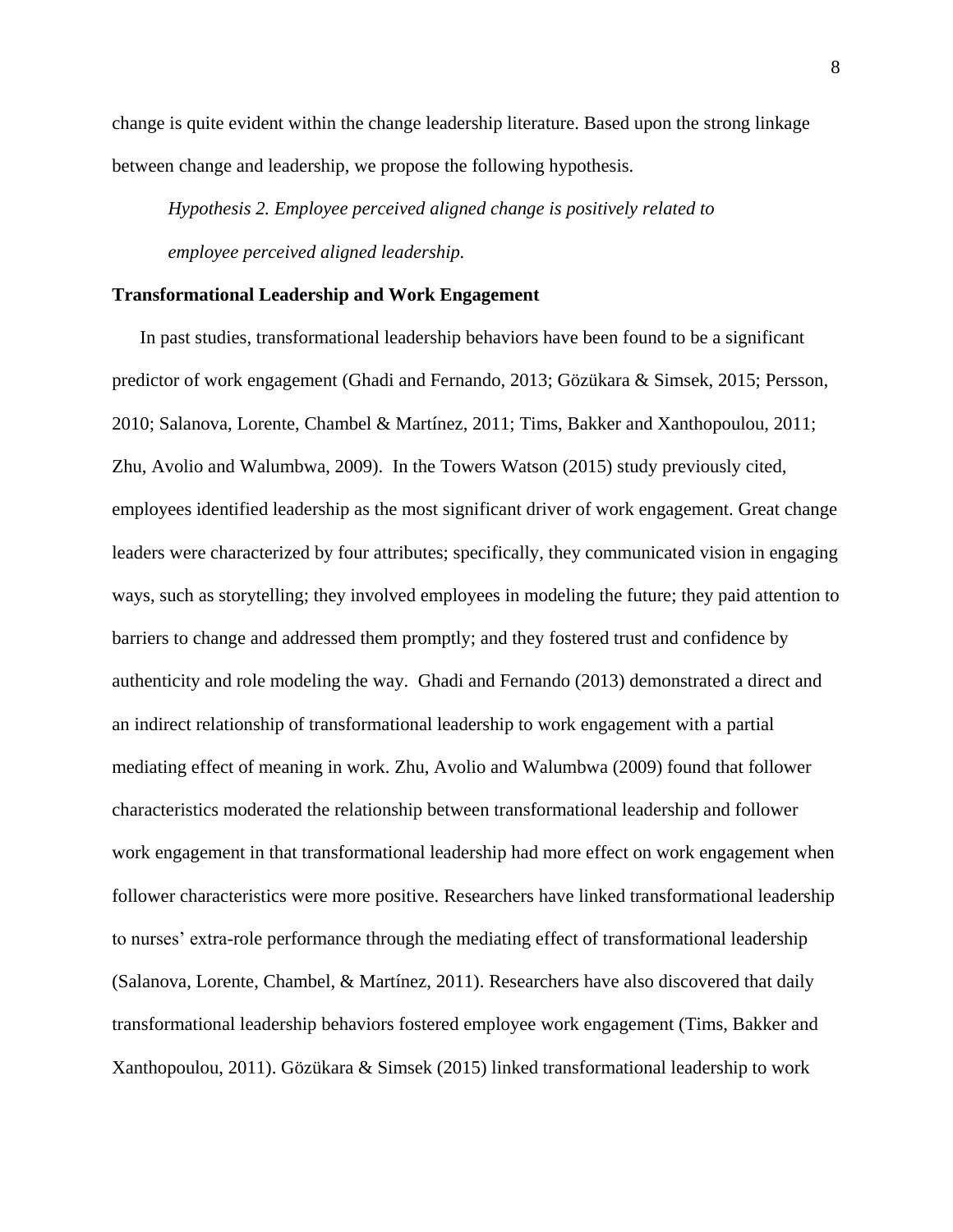engagement mediated by job autonomy. In a study by Persson (2010), satisfaction with leadership was a major predictor of work engagement. Thus, based on past research linking transformational leadership to work engagement, we propose the following hypothesis.

*Hypothesis 3. Employee perceived aligned leadership is positively related to work engagement.* 

One of the primary purposes of mediation analysis is to investigate how an observed relationship between a predictor variable and an outcome variable occurs, which is considered an explanatory approach (MacKinnon, 2008). An important link between change, transformational leadership and work engagement is that of being "feelings" driven. Feelings are described as "mental associations and reactions to an emotion that are personal, acquired through experience (Meyer, 2012: para 1). During change transformational leaders inspire, challenge and develop followers through authentic, values-driven role modeling; thereby evoking feelings associated with trust and competency in attaining a shared vision and enhancing feelings associated with work engagement. Kotter and Cohen (2002: 1) emphasize the bond that exists between change and feeling as they write, "The single most important message in this book [*The Heart of Change*] is very simple. People change what they do less because they are given *analysis* that shifts their *thinking* than because they are *shown* a truth that influences their *feelings."* Kanter (2008) identifies shared values as the most important motivator in change environments. Sinek (2009: 41) further emphasizes this point as he writes, "People don't buy WHAT you do; they buy WHY you do it," implying the importance of clearly communicating an inspiring vision for *why* change is needed and how it will be of benefit, evoking feelings associated with motivation derived from shared values. Although emotions are fleeting, feelings may persist over a life time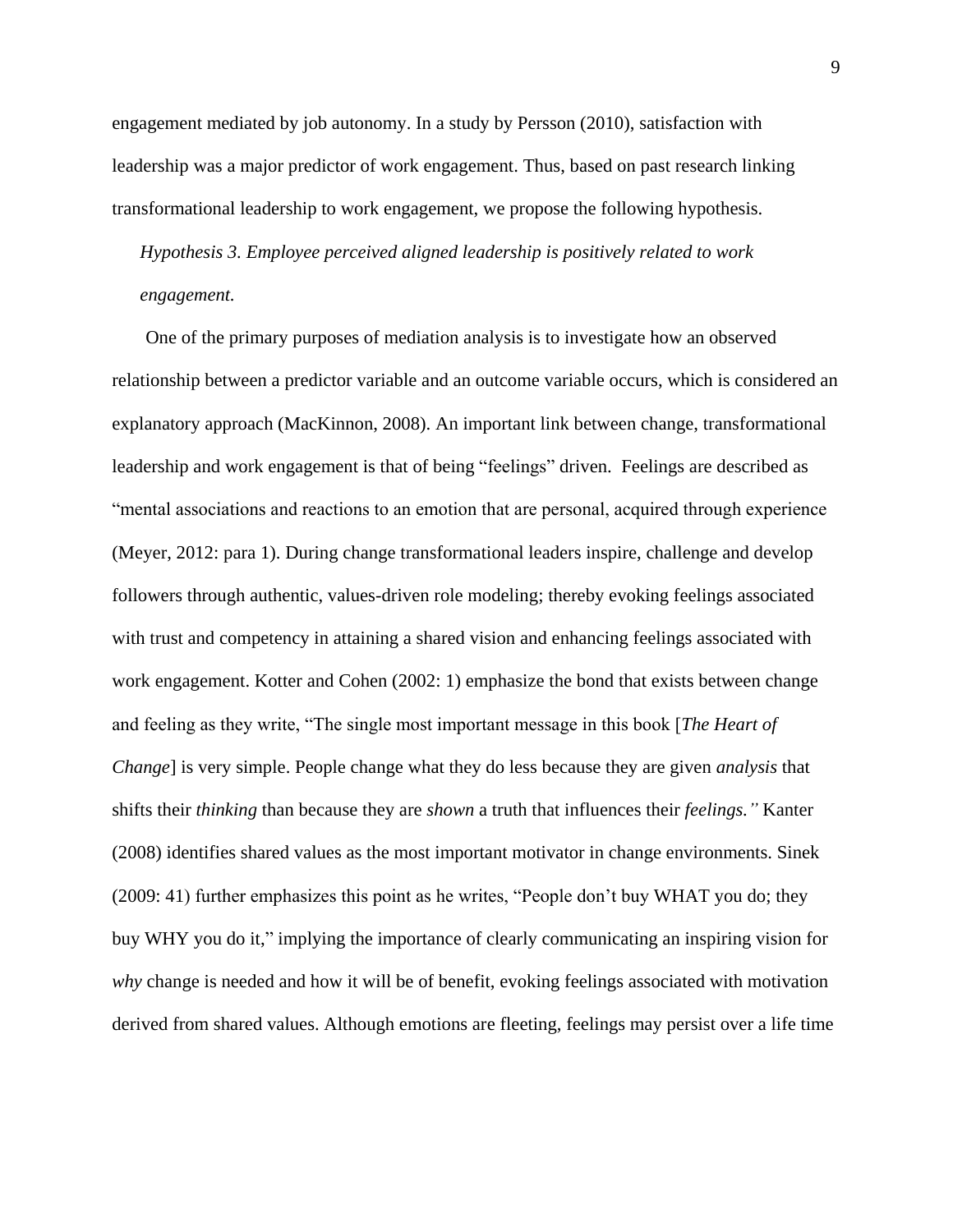(Meyer, 2012), making them an important consideration when implementing major change as past feelings about change are likely to influence current perceptions of change.

Secondly, mediation analysis explores variables that past research identifies to have had significant relationships with an outcome variable, which is considered a design approach (MacKinnon, 2008). Based upon the multiple explanatory and design associations between change and leadership and the number of studies identifying significant relationships between change, leadership and work engagement, we propose our final hypothesis.

*Hypothesis 4. Employee perceived aligned leadership mediates the association between employee perceived aligned change and work engagement.*

The research model is portrayed in Figure 1.

--------------------- Insert Figure 1 about here.

----------------------

### **METHODS**

Employing a mixed methods design, we first examined qualitative data to better understand what types of changes and leadership behaviors employees perceived as being "ideal" during major organizational change. We then quantitatively explored the relationships between employee perceived aligned change, employee perceived aligned leadership and work engagement.

Based on simplicity of recruitment and desired organizational diversity in sample, we employed an anonymous, non-probability, purposive snowball method of sampling, using social media networking to initiate the snowball. Age verification and consent were built into the survey with mandatory affirmative responses required to participate. In order to ensure the anonymity of the respondents, survey security features were activated, thereby collecting survey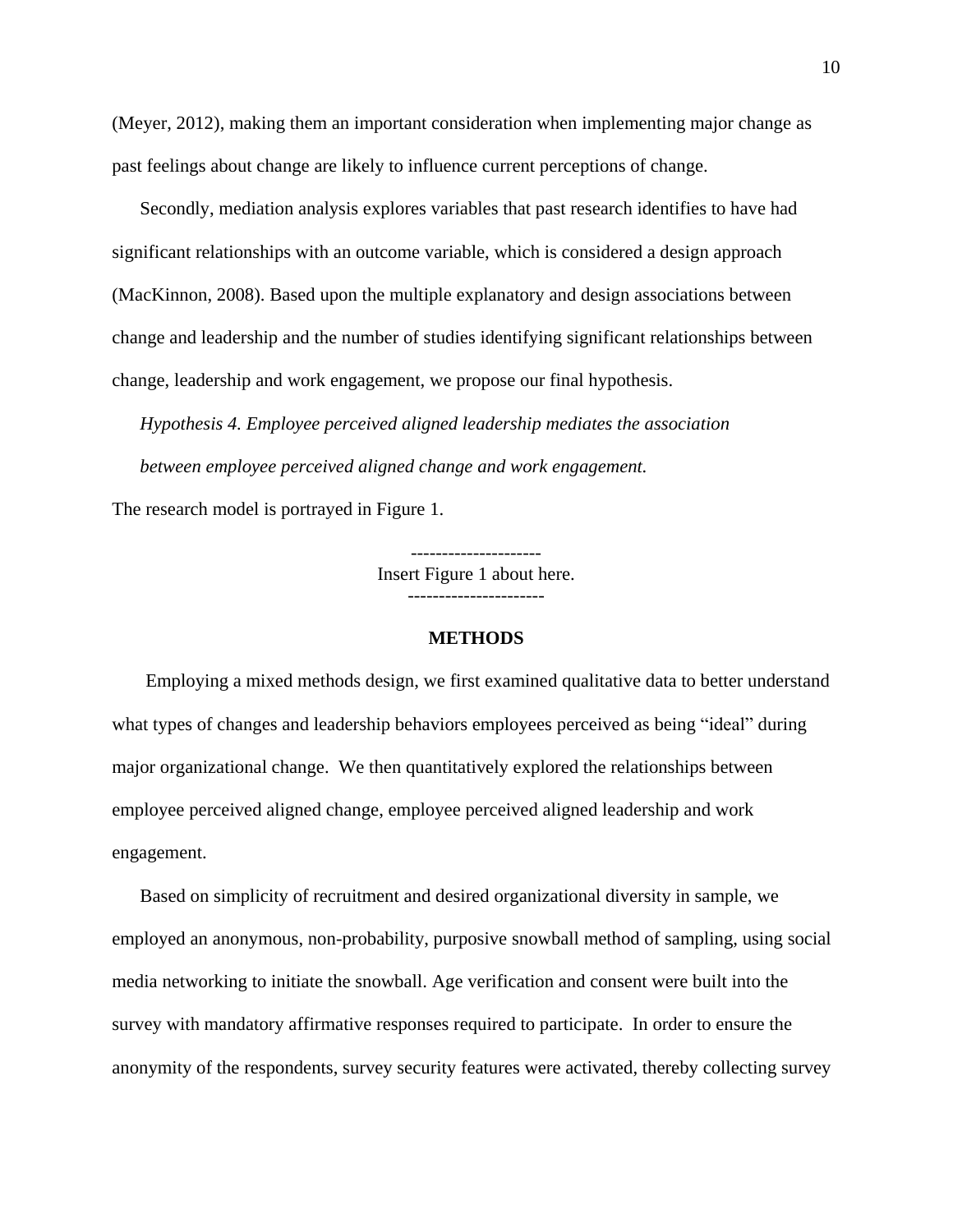responses without reporting email or IP addresses. To be included in the sample, participants had to have reported experiencing a major change during the past 24 months within the organization they were currently employed. We collected 105 complete and usable survey responses over a 30-day period.

# **Demographic and Organizational Data Summary**

In past studies exploring work engagement, the demographic variables of age and gender were significantly related to work engagement in that older employees showed higher levels of work engagement (Simpson, 2009; Pitt-Catsouphes & Matz-Costa, 2008; Schaufeli & Bakker, 2004). Results of gender on differences in work engagement vary. One study found men more engaged than women (Schaufeli & Bakker, 2004) while other studies have shown no gender differences in work engagement (Korunka, Kubicek, Schaufeli & Hoonakker, 2009; Persson, 2010). Participants from this study  $(n = 105)$  reported the following demographical data. Sixtyone percent (61%) were male. Age range of participants was  $26 - 30$  (6.1%);  $31 - 35$  (8.8%)  $36 -$ 40 (30.8 %), 41 – 45 (20.2%), 46 – 50 (11.5%); 51-55 (10.6%); 56 – 60 (7.0%); 61 – 65 (2.6%) and 66 – 70 (less than 1%). All worked for organizations within the United States. Nearly 39% reported having earned a graduate degree, over 20% reported having completed some graduate work, another 25% reported earning a Bachelor's degree and over 12% reported earning a terminal degree, making this a highly educated group when compared to 2015 reports filed by the United States Census Bureau.

#### [\(www.census.gov/hhes/socdemo/education/data/cps/2015/tables.html\)](http://www.census.gov/hhes/socdemo/education/data/cps/2015/tables.html)

In addition to demographical data, data was collected on several organizational variables. Past studies demonstrated that managerial status (Schaufeli and Bakker, 2004) and organizational size (Kahn, Rehman & Fatima, 2009) were significantly related to work engagement; the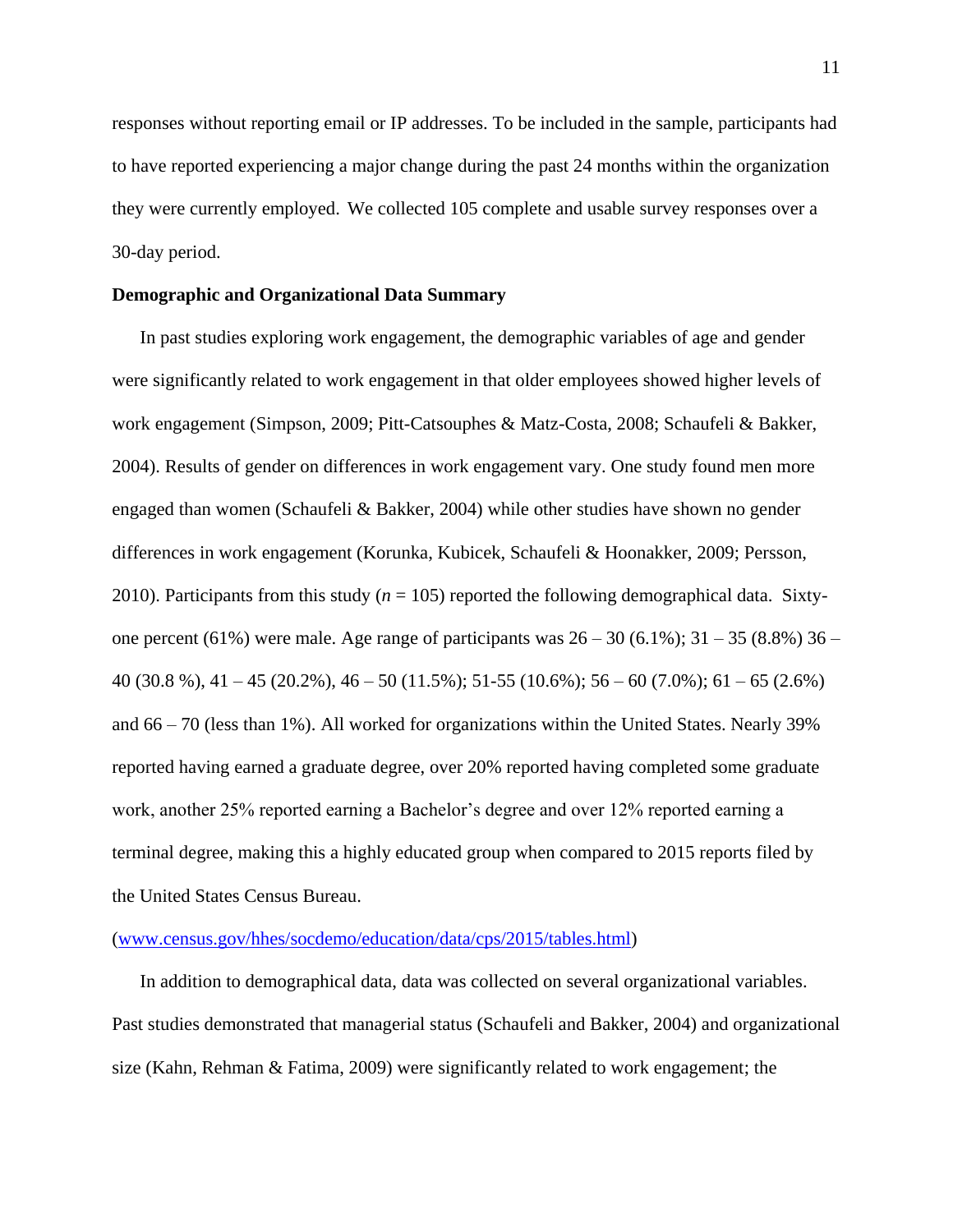relationship between managerial status and work engagement was positive while the relationship between organizational size and work engagement was negative. Thus, we collected data on these variables as well as a few others we considered pertinent to this study. Participants reported the type of organization they worked for during the major change (69% for-profit, 12% nonprofit, 6% governmental and remaining 13% religious or social). The average tenure with the organization was reported as ten years, and the time that had passed since the major change event occurred was reported as nine months with no one reporting more than 24 months. Total number of individuals employed by the organization was as follows: 25% reported up to 100 employees, 24% reported up to 500 employees, 21% reported up to 1,000 employees, 13% reported up to 5,000 employees and 18% reported over 5,000 employees. Forty-two percent (42%) reported supervising employees at some level and the number of organizational layers between the participant and the primary change agent was reported as follows: 22% reported one layer, 37% reported two layers, 14% reported three layers, 15% reported four layers and the remaining 12% reported over five layers.

# **Qualitative Measures**

We collected qualitative data for the purposes of determining to what degree participant responses aligned with what past research reports regarding change and leadership conditions, with the intent of adding credibility to research results, identified by Klenke (2008) as a primary reason to propose a mixed methods design. MacKinnon (2008) also identifies qualitative data as being an important component for explanatory mediation analysis. We also wanted to compare our qualitative analysis with our quantitative analysis to determine whether there was consistency between the two analyses (Klenke, 2008; MacKinnon, 2008). Finally, the qualitative data aided participants in reflecting upon the alignment of what they perceived as ideal changes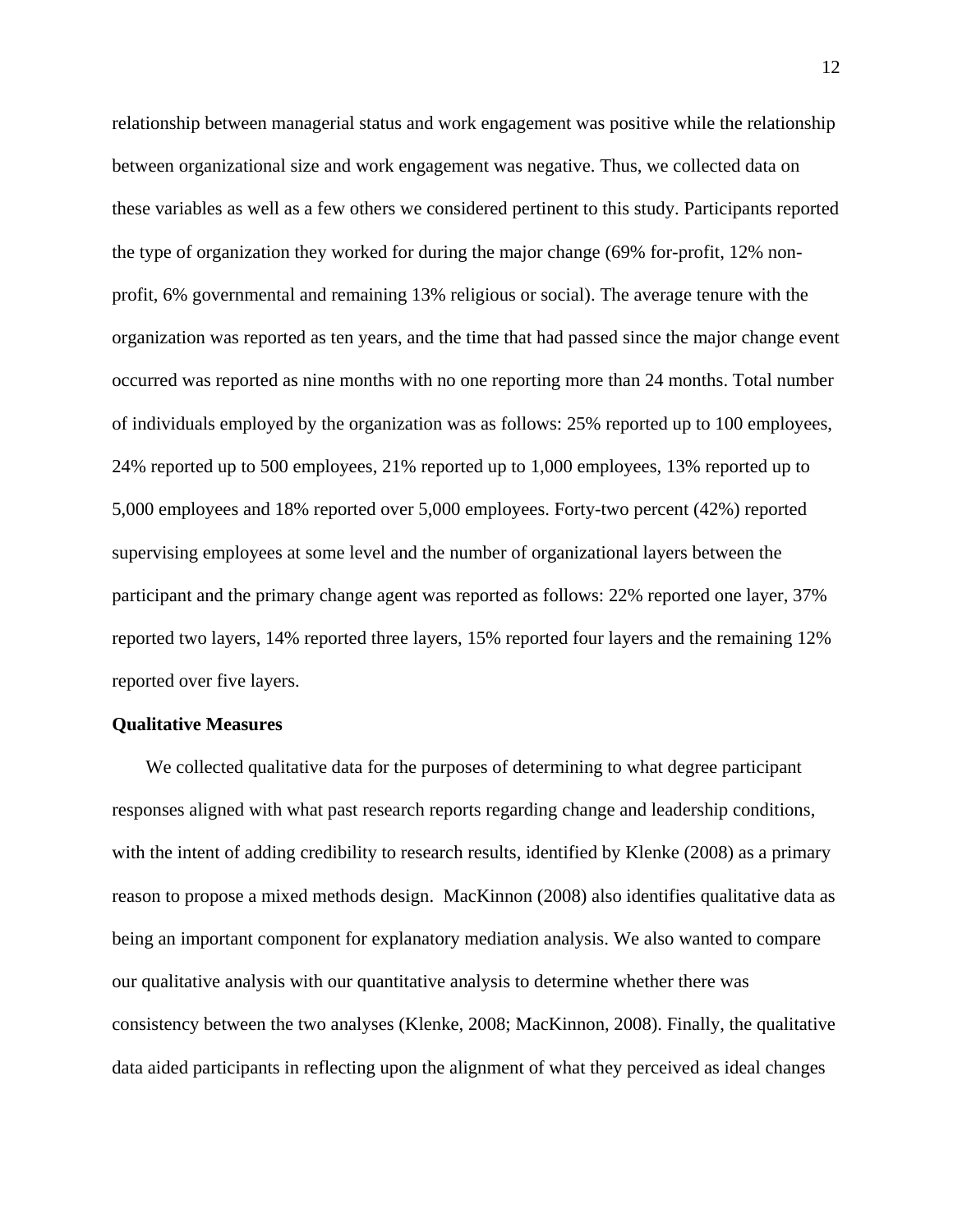and ideal leadership behaviors, and what they perceived as actual changes and actual leadership behaviors occurring during the major organizational change.

First, participants were asked to reflect upon the major organizational change that they had experienced. Examples of major changes included forced changes in leadership, mergers, acquisitions, new product lines and geographical re-location. They were then instructed as follows, "Around the time of the major organizational change that you have in mind, list the top three things you believe your organization really needed to change. These three things are your ideal changes for the organization. In other words, these are the things that you felt your organization really needed to change if you had been in charge." Secondly, in the same manner, participants were asked to list the top three ideal leadership behaviors during the change. Again, the intent was to encourage reflection on the concepts before moving to a quantitative ranking of the alignment of perceived ideal change with perceived actual change and the alignment of perceived ideal leadership with perceived actual leadership.

#### **Quantitative Measures**

*Predictor variables*. Upon review of measures for personal alignment with a target, past observational studies in organizational research have employed Venn diagram scales (Bergami & Bergozi, 2000; Shamir & Kark, 2004; Van Quaquebeke, Kerschreiter, Buxton & van Dick, 2010). Bergami and Bergozi used a Venn diagram scale to measure the alignment between employee perceived self-definition and organizational identity. Shamir and Kark used a Venn diagram scale to measure alignment between employee perceived identity with the organizational unit in which they were employed and Van Quaquebeke et al. employed a Venn diagram scale to measure the alignment between employee perceived leader and follower values. As we were interested in measuring alignment with a target (ideal change and ideal leadership),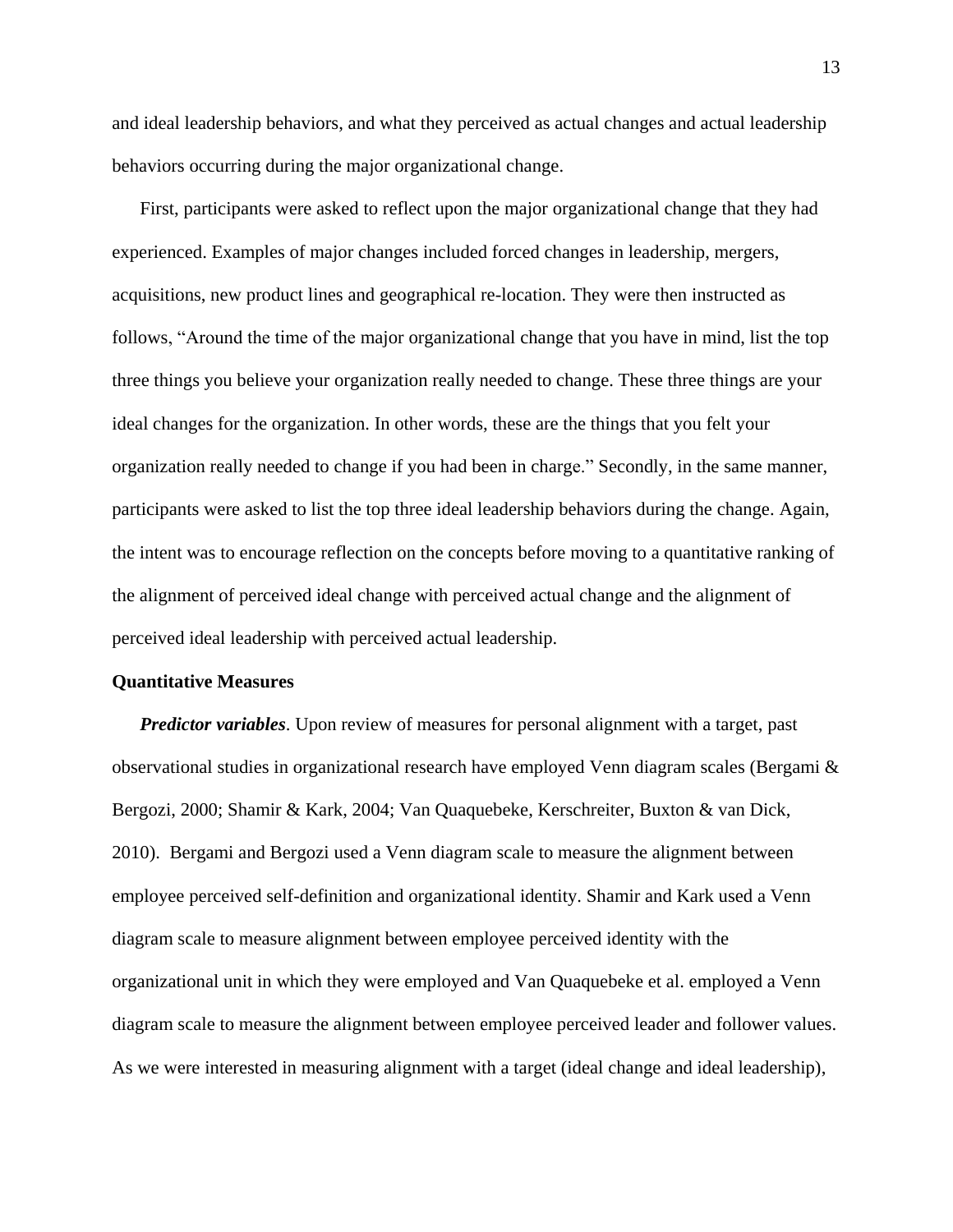we used one Venn diagram scale to measure employee perceived alignment with change and a second Venn diagram scale to measure employee perceived alignment with leadership. We used these self-reported measures based on the nature of the constructs. Past methodologists and researchers substantiate the use of self-reporting measures as being appropriate for private events (Chan, 2009; Conway and Lance, 2010; Judge, Bono & Locke, 2000). We were measuring employee perceptions; thus, self-reporting was an appropriate method of measurement.

Several steps were taken to clarify the use of the Venn diagram scale and to focus participants on the definition of the predictor and mediator variables being measured. As mentioned, we first asked participants to list three ideal changes and three ideal leadership behaviors that they believed needed to occur during the major organizational change they were thinking about. They were then told that the changes and leadership behaviors they identified were not intended to limit their comparisons, as it was likely that there were more than three ideal changes and ideal leadership behaviors that they could identify. We instructed them to make the comparison considering as many factors as came to their attention versus just the top three they had listed. Finally, we gave an example of a somewhat humorous scenario of what might be perceived as a good night's sleep, applying the Venn diagram scale to illustrate alignment and misalignment of that perception.

To further illustrate, refer to Figure 2. The upper row of circles represents an employee's perception of ideal changes while the lower row of circles represents an employee's perceived observed or actual changes. Participants were instructed to select a numerical point on the scale that best represented their alignment to the target concept (ideal changes) with "7" indicating total alignment and "1" indicating total misalignment; the score reported measured employee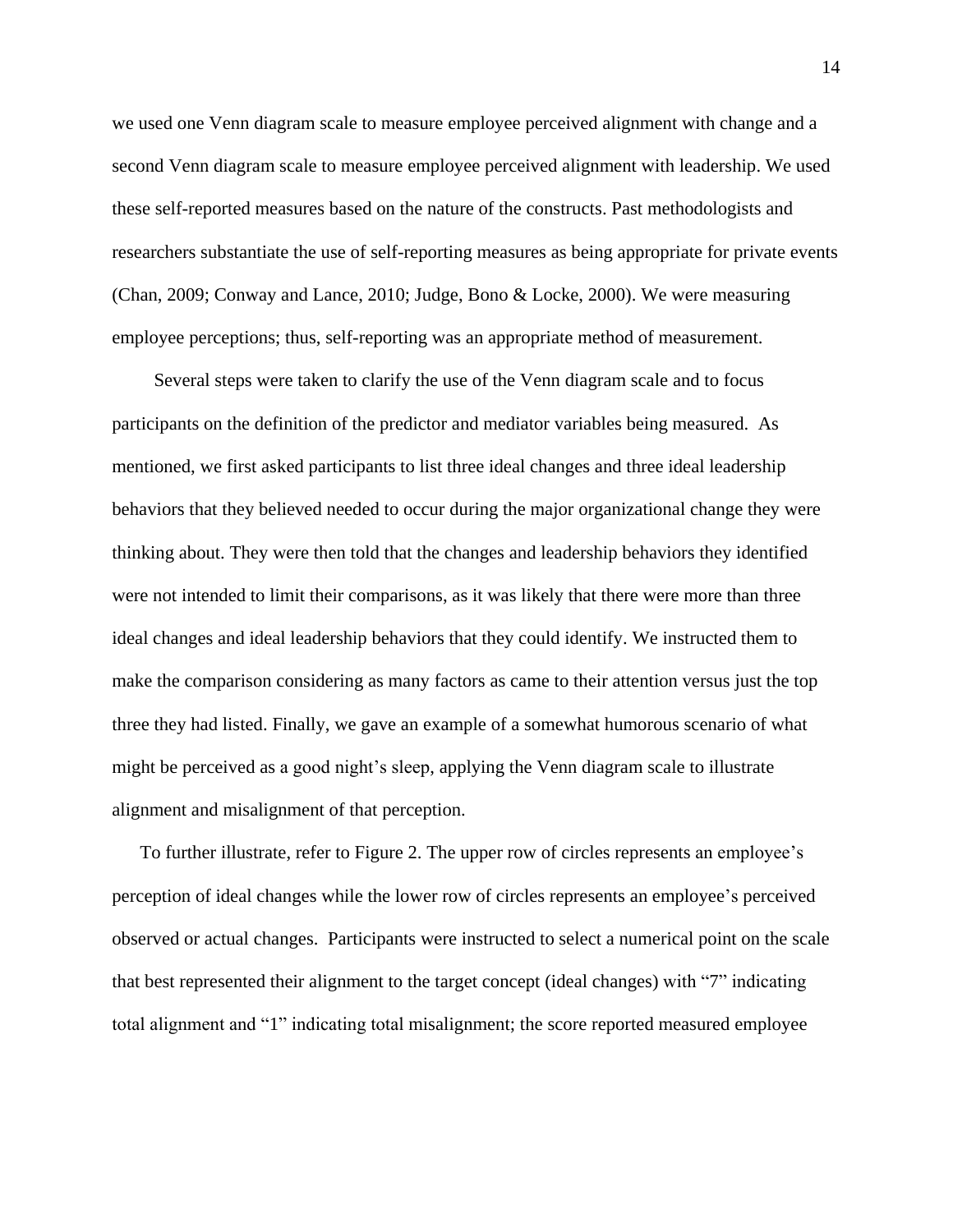perceived aligned change. Precisely, the same procedure was used to measure employee perceived aligned leadership.

> --------------------- Insert Figure 2 about here.

*Outcome variable*. We selected work engagement as the outcome variable. Although work engagement may fluctuate somewhat during major change, it is reported as a relatively stable construct that does not show significant fluctuation over a two-year period following major change (Aon Hewitt, 2013; Mauno, Kinnunen & Ruokolainen, 2007). This is an important consideration to this study for three reasons. Firstly, it helps in identifying the time period following major organizational change that work engagement is likely to remain stable. Secondly, as work engagement has a direct relationship with work performance (Bakker & Bal, 2010; Salanova et al., 2005; Yalabik et al., 2013), engagement is a worthwhile construct to measure during major organizational change. Thirdly, if work engagement declines due to organizational change, it is likely that it will remain in that declined state for a few years following the change, which implies that maintaining work engagement at the same level throughout major change is important to work performance not only during the change, but for a few years following the change.

We chose the Utrecht Work Engagement Scale as the measure for the outcome variable, work engagement. Derived from the earlier work engagement research of Shaufeli, Salanova, González-romá and Bakker (2002), the three constructs measured in the Utrecht scale are vigor, dedication and absorption. The long form of the scale, UWES-17, was built into the web-based survey. Sample statements from the UWES-17 include: "At my work I feel bursting with energy" (vigor); "I am enthusiastic about my job" (dedication); and "Time flies when I am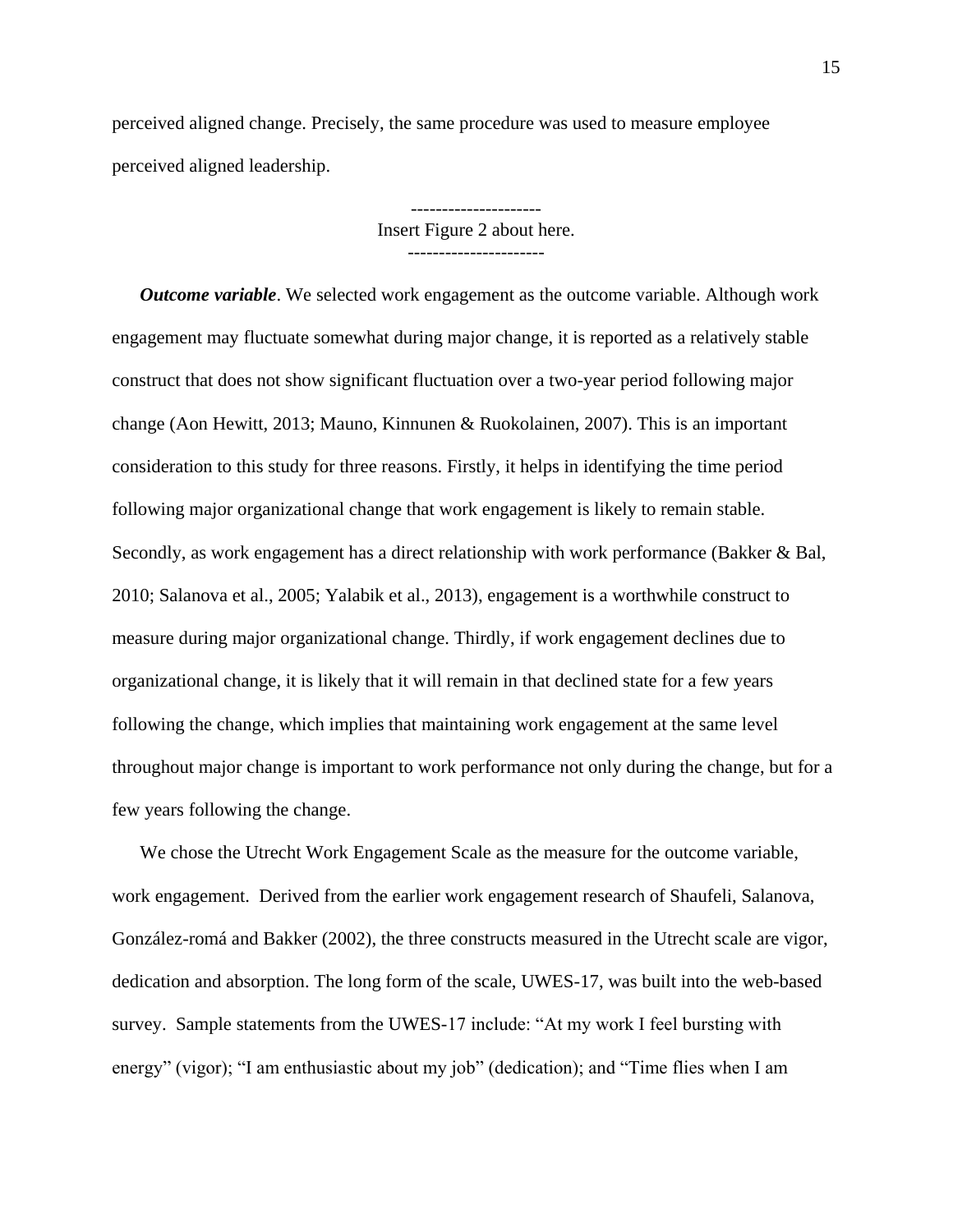working" (absorption) (Schaufeli & Bakker, 2004). The UWES-17 scale has a reported internal reliability, Chronbach's α, of 0.93 and has demonstrated test-retest reliability, stability coefficient r<sub>t</sub>, ranging from 0.63 to 0.72 (Schaufeli and Baker, 2004). Researchers conducted a study investigating the validity of the Utrecht Work Engagement Scale, reporting findings that work engagement appears to be a highly stable indicator of employee well-being (Seppälä et al., 2008). Following completion of the Venn diagram scales, participants completed the 7-point work engagement scale.

### **RESULTS OF QUALITATIVE ANALYSIS**

Upon review of the qualitative data, we recognized that many of the leadership behaviors and change actions identified by participants focused on values. From previous studies, we also knew that transformational leadership behaviors are often values-driven (Avolio & Gardner, 2005; Brown & Treviño, 2006; Copeland, 2014), and that change leadership behaviors were mostly associated with transformational leadership. Therefore, we employed *values* coding to the qualitative data. Saldaña (2013) defines values coding as, "The application of codes to qualitative data that reflect a participant's values, attitudes, and beliefs, representing his or her perspectives or worldview" (p. 268). After coding the data, we performed a thematic analysis, which originated from the two coded data sets, specifically ideal changes and ideal leadership behaviors. Discussed in order of frequency (high to low) of coded items attributed to a theme, these themes represent the values identified in the qualitative dataset.

# **Change Themes**

*Communication.* According to past studies (DiFonzo et al., 1994; Elving, 2005; Lewis, 1999; Sinek, 2009; Smelzer and Zener, 1992), frequent communication from leadership throughout the change process is vital to effective change. Participant responses described the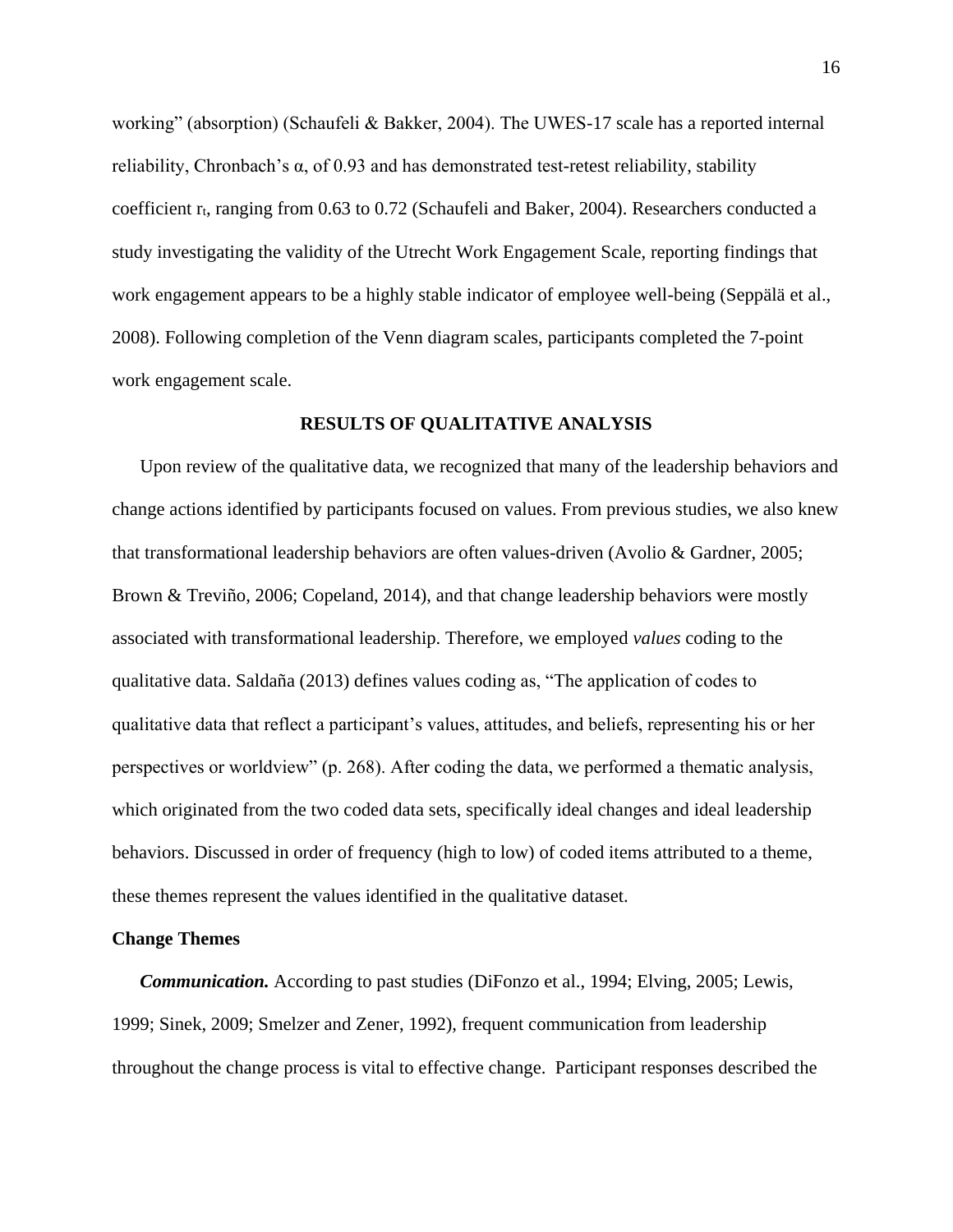quality of communication more frequently than any other change action. Major change events often generate chaos and uncertainty, which increases resistance to change (Elving, 2005). Communication is a major tool that has the potential to decrease that resistance. Primarily participants identified that they wanted to know why the change was needed, what the plan for change entailed and how their jobs would be affected.

*Planning*. It is interesting to note that although many articles state that planning for change is important, there is little research regarding planning specific to change. In fact, when referring to planning during change, Kotter and Cohen (2002) observed, "Strategic plans motivate few people, but a compelling vision can appeal to the heart and motivate anyone" (p. 69). Yet participants in this study identified planning as being very important to effective change. According to participant responses, good planning during major change included: devoting time to focus on the planning process, involving employees most impacted by the change in the planning process, active listening at all levels of the organization during planning meetings, including in the plan needed training to implement the change actions and ensuring that change actions occurring as a result of the change were aligned with the mission, vision and values of the organization.

*Values-driven change*. Many participants spoke to the importance of linking the change to the espoused values of the organization. Examples included "trust our peers," "commitment," "pride in doing good work," "inclusivity at all levels," "innovation," "customer focus," and "treat people with respect." As previously noted, Kanter (2008: 45) states, "Values turn out to be the key ingredient in the most vibrant and successful of today's multinationals. . . They offer people a basis of engagement for their work, a sense of membership and a stability in the midst of constant change."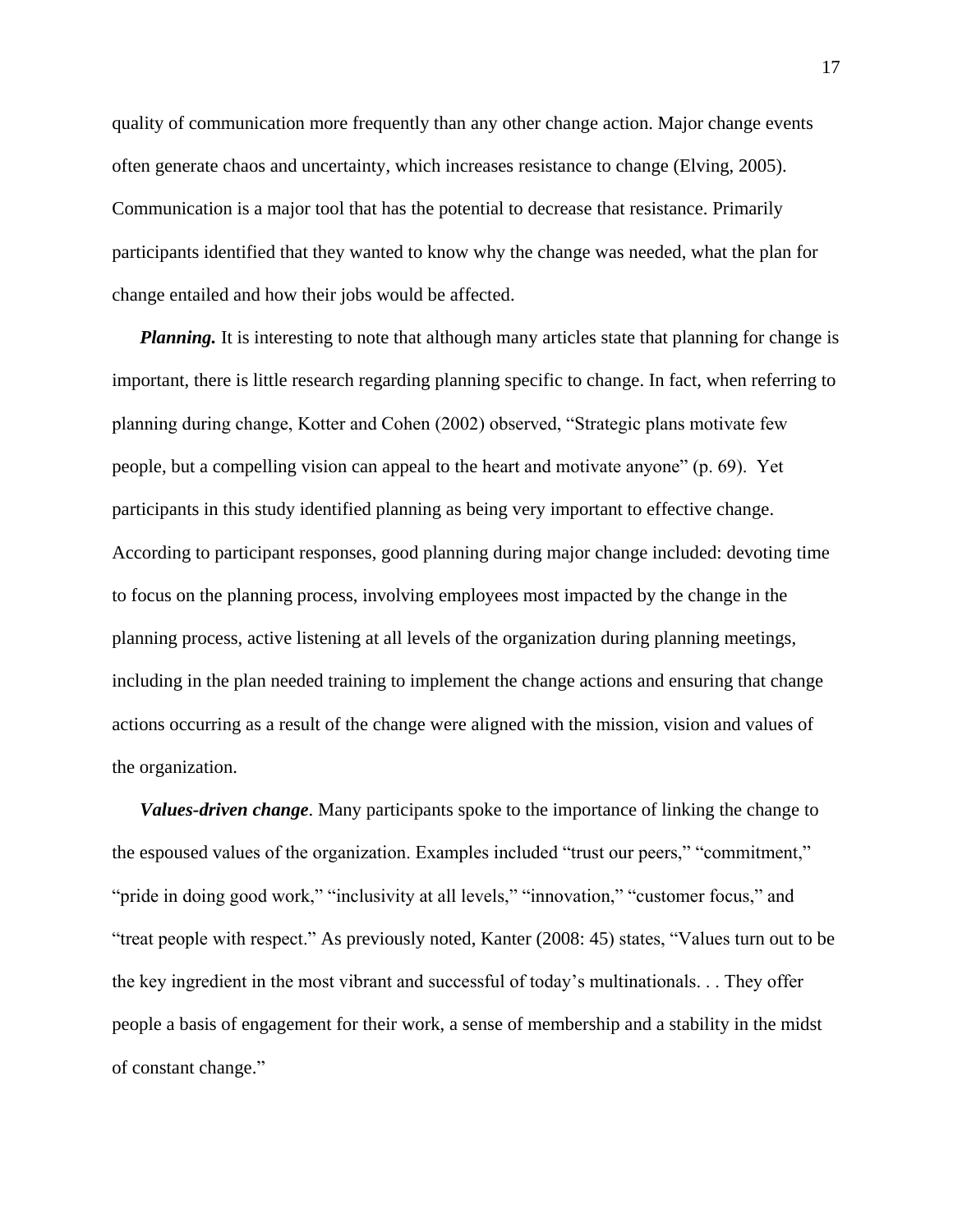*Inclusivity.* Whereas participant phrases regarding inclusion as an ideal leadership behavior were focused on valuing all employees, inclusivity as a change action focused on including employees most impacted by the change actions taking place. Participants addressed inclusivity in phrases such as "avoid top down process," "reach out more to individuals who are not engaging or understanding the changes" and "feedback from the primary members involved." Miller (1998) defines inclusion during a change process as identifying which individuals are permitted to participate and contribute. Barriers to inclusion may be subtle or more tangible. Regardless, perceptions of exclusion result in failure to gain commitment and contributions from those feeling excluded (1998).

*Quality and training.* According to Strebel (1996), employees need to be part of redefining what they need to do to maintain the quality of services and products, or companies will be unsuccessful in meeting objectives of major change. Examples of participant responses as related to quality of products and services included "use our people and skills to achieve better product," "deliver products that resonate well with customers" and "maintain one of the best product validation teams in the US." According to Uma (2013), employee training improves morale and increases productivity and performance, which surpasses the costs associated with training. However, some employees find training and development for new job roles nearly as threatening as job loss (Pardey, 2007). Thus, addressing the fear of failure early in the training process may help employees focus on learning the new skills required of them.

# **Leadership Themes**

*Inspiring communicator.* Leadership communication has been identified as a key mechanism of influence for change-oriented leaders (TowersWatson, 2015; Seyranian, 2014). Participant phrases describing communication included, "share the vision through extraordinary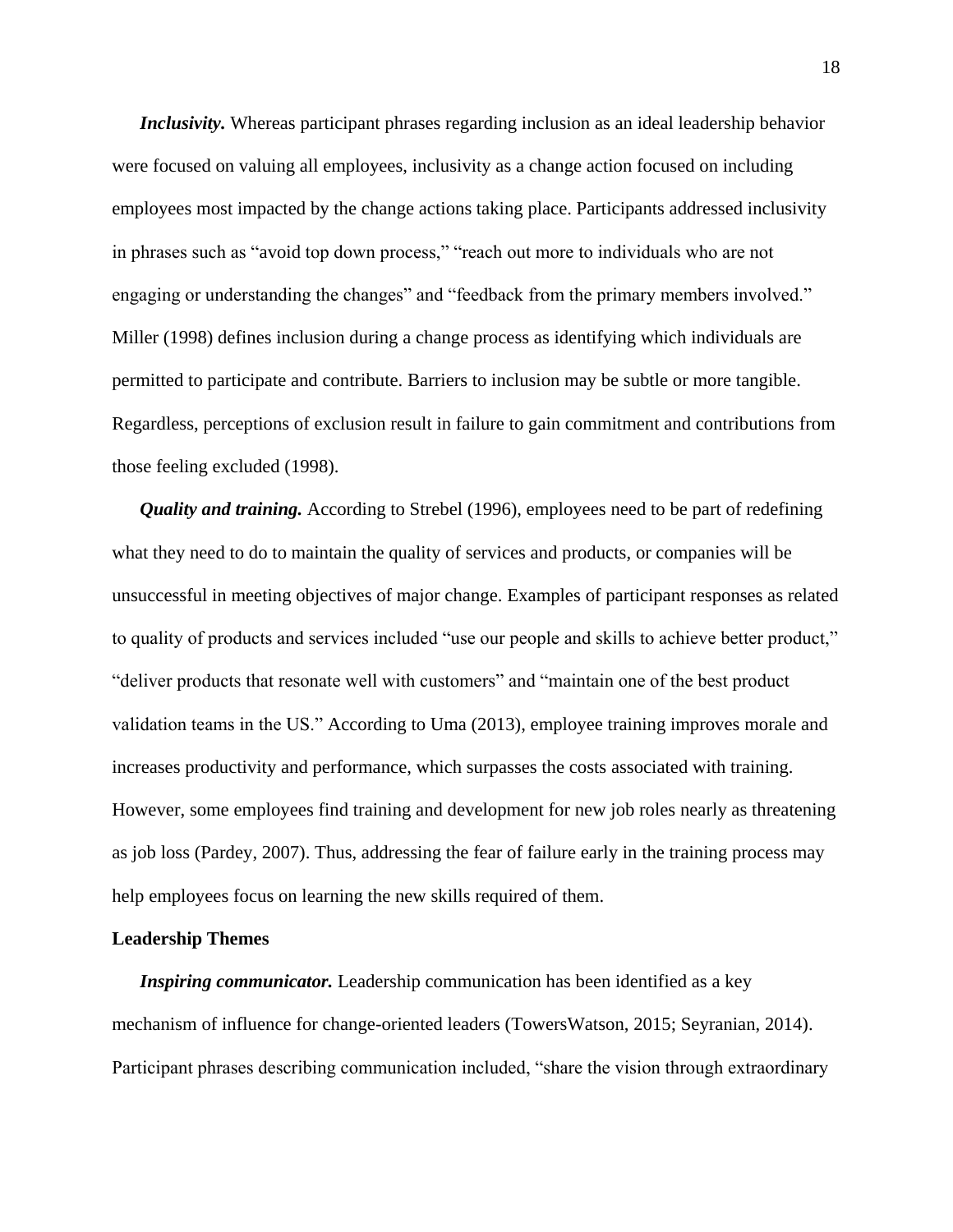communication skills," "communicate the reasons for change," and "honest and open communication frequently." These behaviors are often associated with transformational leaders. In a longitudinal study across six continents over a 25-year period identifying characteristics most admired in leaders, *inspiring* ranked fourth on the list for each of the five-year points of data collection, receiving over 60% of the votes four out of five times (Kouzes & Posner, 2012).

*Honesty and competency*. In the same study previously cited, *honesty* and *competency* were in the top three characteristics identified as most admired in a leader, receiving over 60% of votes for each five-year point in which data was collected (Kouzes & Posner, 2012). Participant responses in these areas included, "Be honest," "Tell the truth," "Integrity," "Honesty," "Truthful," "Competent in change," "Excellent skills," "Resourceful" and "Think out of the box."

*Inclusivity*. Gen Y, the largest participant age group in this study (estimated at 50%), is reported to especially value inclusion in the work place (Kane, 2015), which may be a factor contributing to its thematic identification in both the change and leadership categories. In a recent study, 24 CEOs of companies and divisions known for practicing diversity and inclusion were interviewed; results indicated that a culture of inclusion is *values-driven* more than *strategy-driven* (Groysberg & Connelly, 2013), supporting the importance of values-driven leadership. Examples of participant phrases describing inclusion were "value all employees," "communicate with all stakeholders" and "get buy-in from the whole company."

*Respect.* In a study involving nearly 20,000 participants (Porath, 2014), employees who believed that their leaders respected them reported being 55% more engaged on the job. In this same study, respect had more of an influence on engagement than any other outcome measured, including recognition and appreciation; communicating an inspiring vision; and providing useful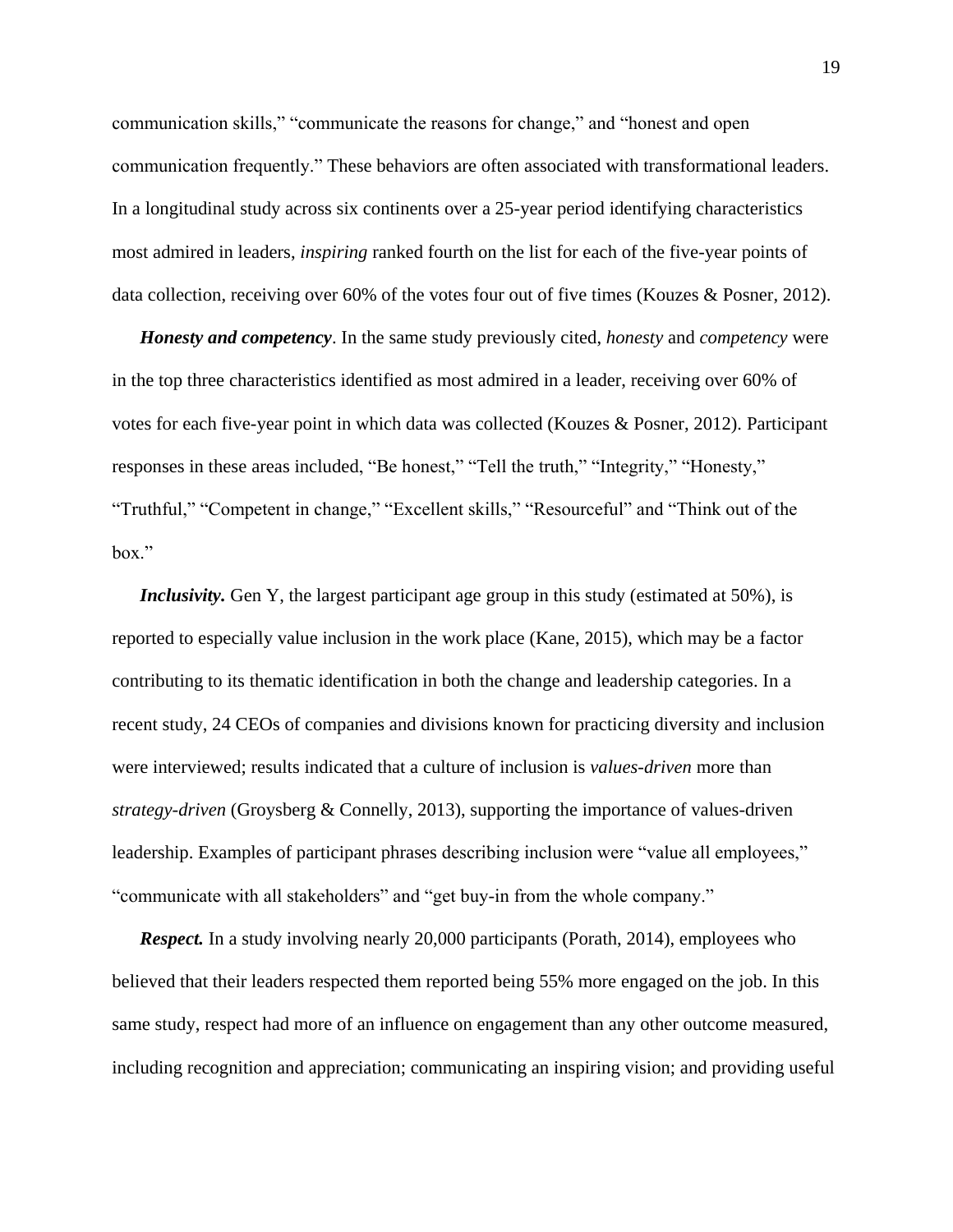feedback. Participant responses indicated that leaders should not only respect them, but also behave in ways that earn respect from them.

*Decision-making.* During major change, decisions occur in a turbulent and unstable environment, making the quality of decision-making even more critical than in a time of stability. Decision-making is considered a critical skill for successful leaders to possess (Kase, 2010; Vroom, 2000). Leaders who possess the ability to balance emotion with reason when making decisions are more likely to make positive decisions for important stakeholders (Kase, 2010). Responses included "able to make tough decisions" and "competent decision-maker."

In summary, the thematic analysis aligned with the change leadership literature. Participant perceived ideal changes and ideal leadership predominantly focused on values that have been identified and supported as important to employees during organizational change.

# **RESULTS OF QUANTITATIVE ANALYSIS**

As an overview, we employed partial correlation to explore the relationships between predictor and outcome variables and associated covariates. We then used regression and hierarchical regression analysis to determine whether our data met the four assumptions identified as necessary for mediation to occur (Barron and Kenny, 1986). To test our final hypothesis, as recommended by several mediation methodologists (Hayes, 2013; Jose, 2013; Preacher & Hayes, 2008), we used AMOS with its bootstrapping feature to conduct a basic mediation analysis. Finally, we checked for an interaction effect.

Table 1 displays the means, standard deviations and intercorrelations among the main variables and the covariates in the study. Note that the mean scores for the three main variables, specifically employee perceived aligned change, employee perceived aligned leadership and work engagement are near the midpoint of the 7-point measurement scales, indicating that on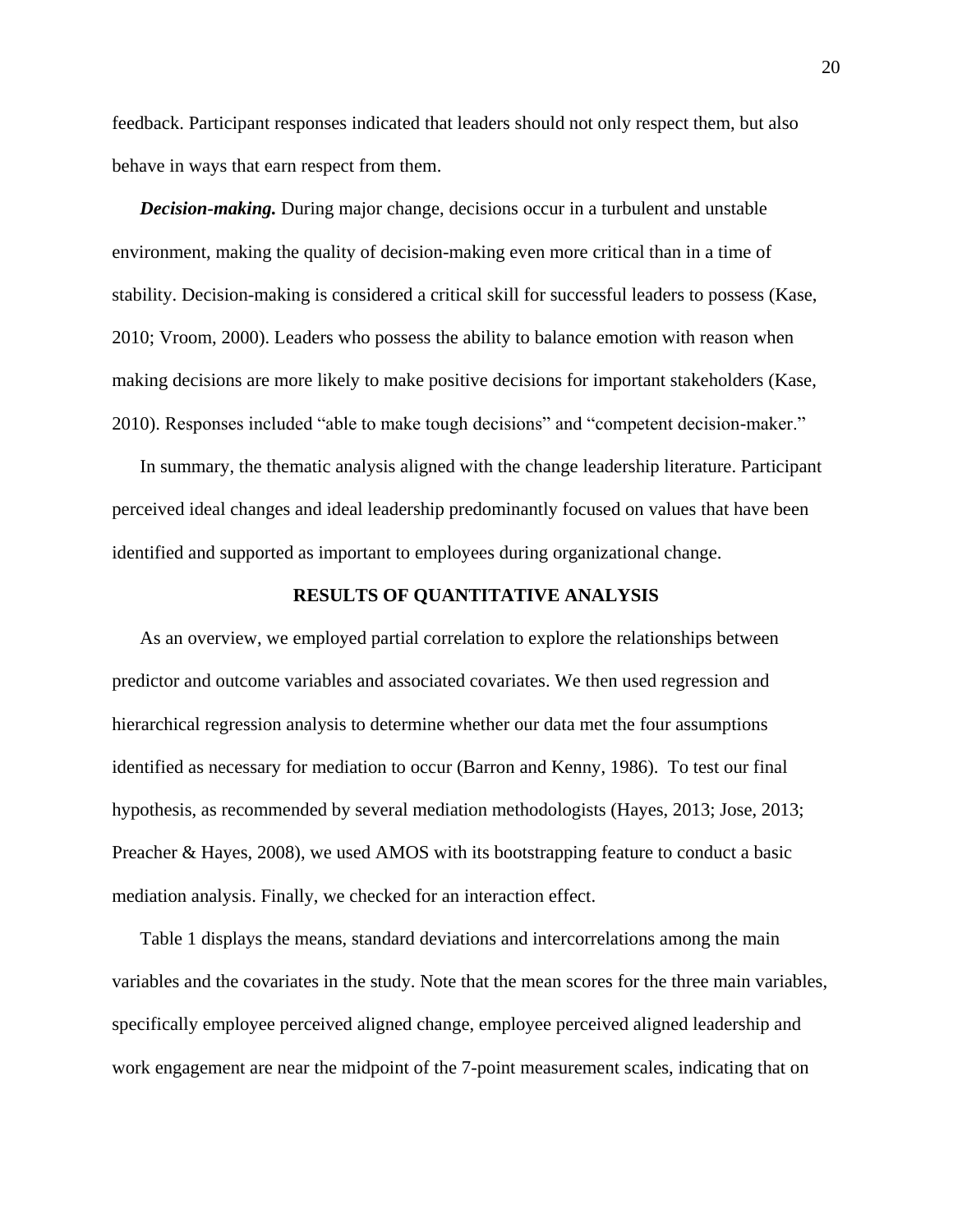average, participants reported less than ideal scores for all of these variables. The statistically significant positive correlational relationships between the main variables are initial indicators in support of the mediation model.

Covariates were selected based on past associations reported in the literature. A statistically significant gender difference existed in the number of reported layers between the change agent and the employee, specifically women reported less layers then men. This reported difference could at least partially explain the significant gender difference in work engagement with women reporting higher engagement. The same statistically significant correlational difference existed with the number of layers between change agents and employees overall, in that those reporting less layers also reported higher levels of work engagement. Employees in smaller organizations (size measured by number of employees) reported being more engaged than those in larger organizations, in support of previous research findings (Kahn, Rehman & Fatima, 2009); larger organizations reported significantly more layers between change agents and employees.

A positive correlation existed between reported level of education and work engagement. Past findings report positive relationships between work engagement and autonomy (Gözükara & Simsek, 2015), which generally occurs in jobs requiring more education. A negative relationship existed between the number of layers reported and the level of education, supporting the notion that more highly educated individuals are generally in positions closer to the top of the organizational chart. Finally, the *insignificant* relationship between time passed and work engagement supports past research implying that work engagement levels are fairly stable over long periods of time (Aon Hewitt, 2013).

> Insert Table 1 about here. ----------------------

---------------------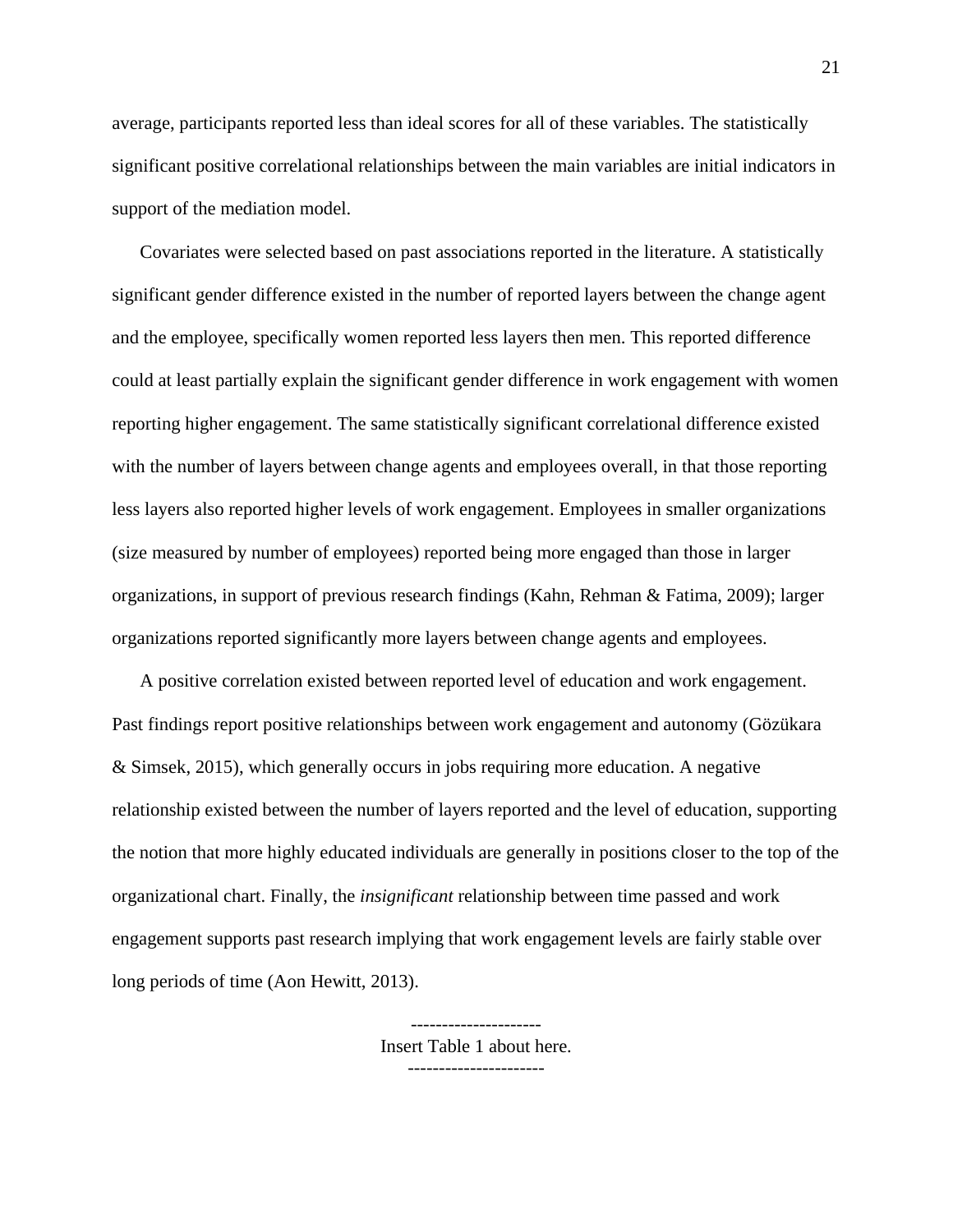Next we ran a hierarchical regression controlling for associated covariates to determine if employee perceived aligned change was positively related to work engagement and if the addition of employee perceived aligned leadership further explained the influence of employee perceived aligned change on work engagement. Results of the hierarchical regression analysis are reported in Table 2, confirming Hypotheses 1 and 3 and meeting Steps 1 and 3 for mediation (Baron & Kenny, 1986), specifically the predictor variable is significantly related to the outcome variable and the mediator is also significantly related to the outcome variable.

Linearity was evident by assessing partial regression plots and a plot of studentized residuals against predicted values. The Durbin-Watson statistic of 2.035 indicated independence of residuals. Homoscedasticity was assessed by visual inspection of a plot of studentized residuals versus unstandardized predicted values. Multicollinearity was not evident as tolerance values ranged from .728 to .997. Studentized deleted residuals were not greater than +/-3 standard deviations, no leverage values were less than 0.2 nor were values for Cook's distance above 1. The assumption of normality was met as assessed by visualizing a Q-Q plot.

> --------------------- Insert Table 2 about here. ----------------------

We then conducted a linear regression analysis to test Hypothesis 2. Regression results indicated a significantly positive relationship between employee perceived aligned change and employee perceived aligned leadership,  $F(1, 104) = 32.654$ ,  $p < .001$ ,  $R^2 = 23.3\%$  supporting Hypothesis 2 and Baron and Kenny's (1986) Step 2, specifically that the predictor variable is significantly related to the mediator.

Boot strapping is reported to be particularly effective with small sample sizes, which was the case in this study (Jose, 2013). Thus, to test Hypothesis 4 and Baron and Kenny's (1986) Step 4,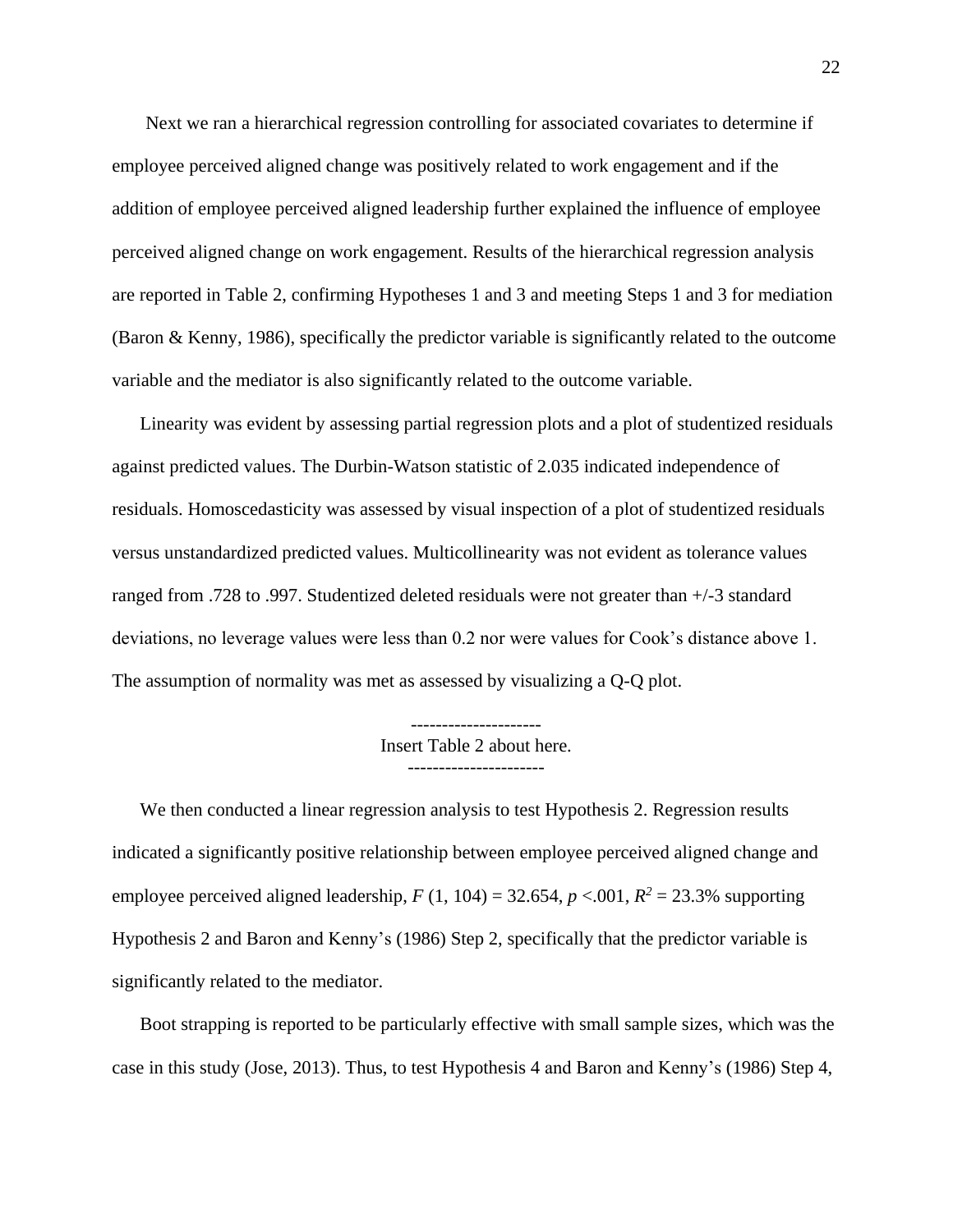we conducted a basic mediation analysis in AMOS using bootstrapping (*n* = 5,000) and biascorrected confidence intervals. Please refer to Figure 3 to view the AMOS fully saturated model.

> Insert Figure 3 about here. ----------------------

With the exception of Hoelter's critical N, AMOS reported model fit indices indicated a fairly good fit. However, based on the work of Jose (2013), who states that in basic mediation models where the direct relationship between the predictor variable and the outcome variable is reduced to insignificance by mediation, as is the case with this model, pruning the model by deleting the direct path, which results in one degree of freedom versus a fully saturated model, may lead to a better fitting model as the degree of freedom permits model fit indices to be estimated (p. 104). Thus, the direct path was pruned (Figure 4), which improved Hoelter's critical N substantially and also improved the root mean square error of approximation (RMSEA). AMOS reported the following fit indices for the pruned model: goodness of fit  $(GFI) = 1.00$ ; RMSEA of less than .001 as compared to 0.406 previously; comparative fit index (CFI) = 1; relative fit index (RFI) = .99, Hoelter's Critical  $N = 23,958$  as compared to 15 previously, standardized root mean residual  $(sRMR) = 0.0040$  and adjusted goodness of fit index  $(AGFI) = .99$ . It should be noted that the size of the indirect path (*ab*) as reported by AMOS changed slightly from 0.224 in the saturated model to 0.230 in the pruned model. According to Jose (2013), this only occurs when the mediated ć path has been reduced to nearly zero (p. 106). Figure 4 illustrates the pruned model.

> --------------------- Insert Figure 4 about here. ----------------------

MacKinnon (2008) recommends calculating asymmetrical confidence intervals if the indirect effect has been calculated as *a\*b,* which was the case in this study. Thus, asymmetrical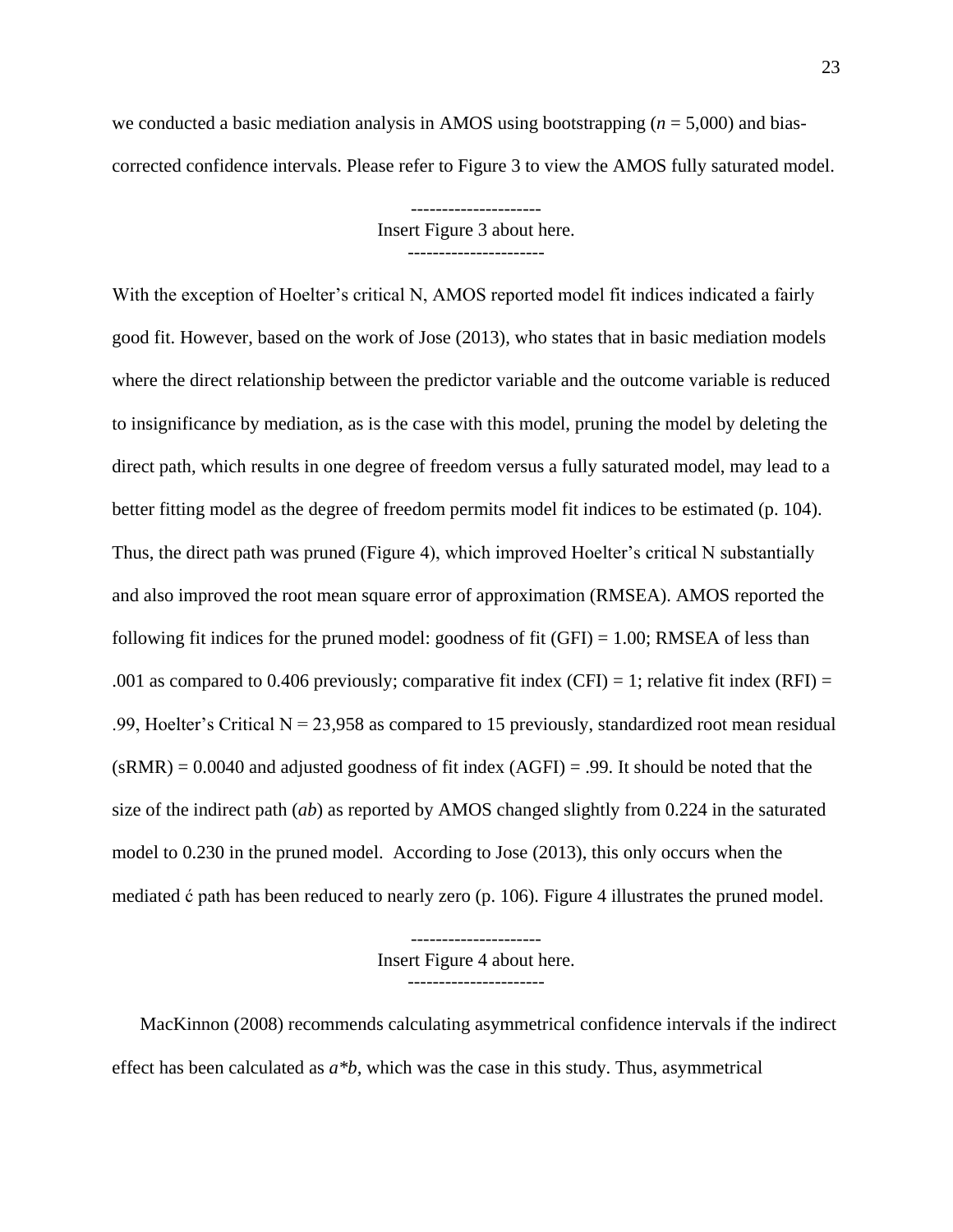confidence intervals are reported using asymmetrical confidence limit values of 1.6175 (lower confidence limit) and 2.2540 (upper confidence limit) (MacKinnon, 2008, p. 97). The size of the standardized indirect effect,  $0.230$  (standard error = .054) was statistically significant, 95% CI = 0.142 - 0.352, *p* < .001, supporting Hypothesis 4 as well as Baron and Kenny's (1986) fourth criterion whereby the relationship between employee perceived aligned change and work engagement was mediated by employee perceived aligned leadership. According to Kenny (2015), the effect size of a boot strapped model may be estimated by dividing the indirect effect (*ab*) by the total effect (*c*) when the standardized *c* is at least  $+/-0.20$ . If the effect size is greater than 0.80, full mediation has occurred. Kenny further states that this measure is informative when ć is statistically insignificant, as is the case in this model. As stated previously, standardized *c* was reported as .230. Thus, *ab/c* was applied to estimate effect size, which is reported as 0.98.

According to MacKinnon (2008, p. 61), for basic mediation models, it is important to check for an interaction effect between the predictor variable and the mediator, which when statistically significant would indicate that the outcome variable differs across different levels of the predictor variable. Thus, we tested for an interaction effect and results were statistically insignificant  $(p = .23)$ , indicating no moderation effect.

## **DISCUSSION**

Drawing from the change leadership literature, the purpose of our study was to investigate whether alignment of employee perceptions of ideal change and leadership with perceptions of actual change and leadership influence work engagement. To explore the relationship between the main variables, we employed a basic mediation model. Our four hypotheses mirrored Baron and Kenny's four steps needed to claim mediation. All hypotheses were supported implying that leadership indirectly and fully mediated change through its effect on work engagement.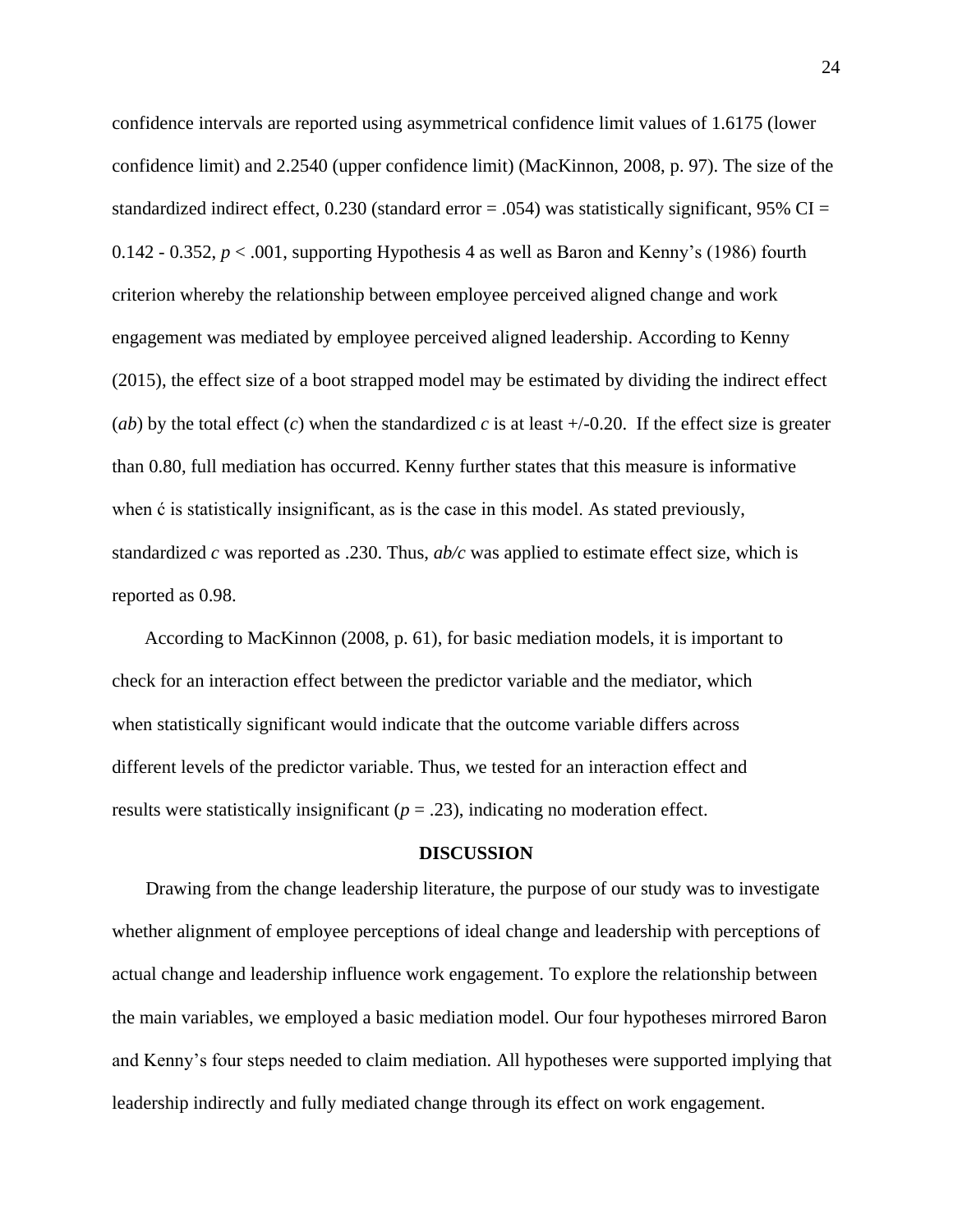# **Contributions and Theoretical Implications**

This study contributes to the existing change leadership literature in four ways. First, thematic analysis of the qualitative data indicates that participants' identification of what they perceive as ideal change actions and ideal leadership behaviors during major change are, for the most part, supported by the change leadership literature. An exception is that the participants identified planning for major change as being important, which has not been particularly abundant in the change leadership literature, but has instead been more prevalent in the change management literature (Rafferty & Simons, 2006; Jones, Chonko, Rangarajan & Roberts, 2007; Weiner, Amick & Lee, 2008).

Secondly, as employee perceived aligned leadership fully mediated the relationship between change and work engagement, the importance of leaders' awareness of how their actions might either positively or negatively influence work engagement throughout and following the change process is accentuated.

Thirdly, although the leadership behaviors identified as ideal during major change are predominantly associated with transformational leadership, some of the themes identified suggest application of additional leadership theories. For example, the inclusivity theme appearing in both the change and leadership categories might be applied to distributive leadership in that inclusivity encourages looking beyond formal leaders' behaviors and instead focusing on how individuals within an organization might become informal leaders as related to tasks that rely on their expertise, experience and competency (Brown & Gioia, 2002; Pearce & Conger, 2002). Authentic leadership applies to the integrity and honesty leadership theme in that authentic leaders are morally regulated internally and transparent in their values and in sharing of information (Avolio and Gardner, 2005; Covey, 1989; Skei, 2014). Skjei describes authentic leaders as those who display consistent character that is values based. Authentic leaders are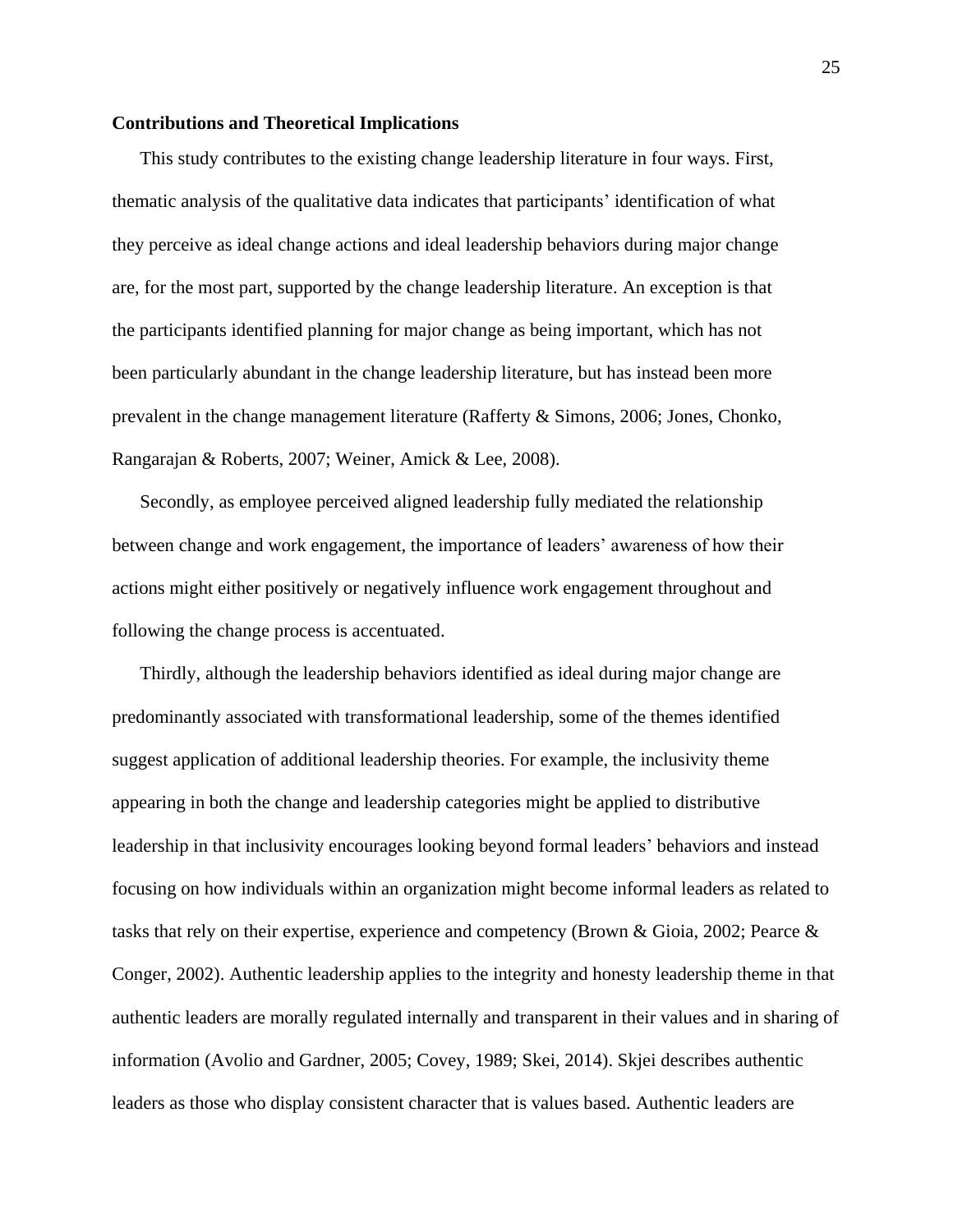transparent, trustworthy, noted for their integrity and are comfortable with ambiguity. These consistently demonstrated leadership behaviors help employees understand what to expect from leadership, leveraging the instability that generally occurs during major change. Such authentic behaviors were identified frequently as ideal by participants in this study, making authentic leadership theory especially applicable during change.

Finally, due to the dynamic nature of the environment and the change process itself, components of complexity theory of leadership (CLT) apply. CLT as described by Uhl-Bien, Marion and McKelvey (2007) takes advantage of dynamic environments by exploring strategies that are collaborative and creative within an organizational context that supports and enables learning. An example of a firm that applies CLT is Google (He, 2013). Google has what it terms "FixIts" where all Google staff stop what they are doing and focus 100% of their energies on solving a specific problem together. "Google Cafés" provide a venue for bouncing ideas off other Googlers. "Googlegeist" is a survey that aggregates employee feedback facilitating identification of "FixIts" to solve major problems. These three strategies generate rapid response of sharing and building upon ideas, providing excellent examples of how learning organizations operate and compete in a dynamic global environment where change has become the norm.

#### **Practical Implications**

In several instances, participants highlighted the importance of having stabilizing factors in the face of significant change. As an example, participants stated that the vision and values of the organization should *not* change and several others said they did *not* want the organizational culture to change. Others mentioned that they did *not* want their team or supervisor to change. Individuals who successfully lead and participate in major change seem to possess the wisdom to recognize the paradox of change, where chaos and complexity are grounded in stability. Wharton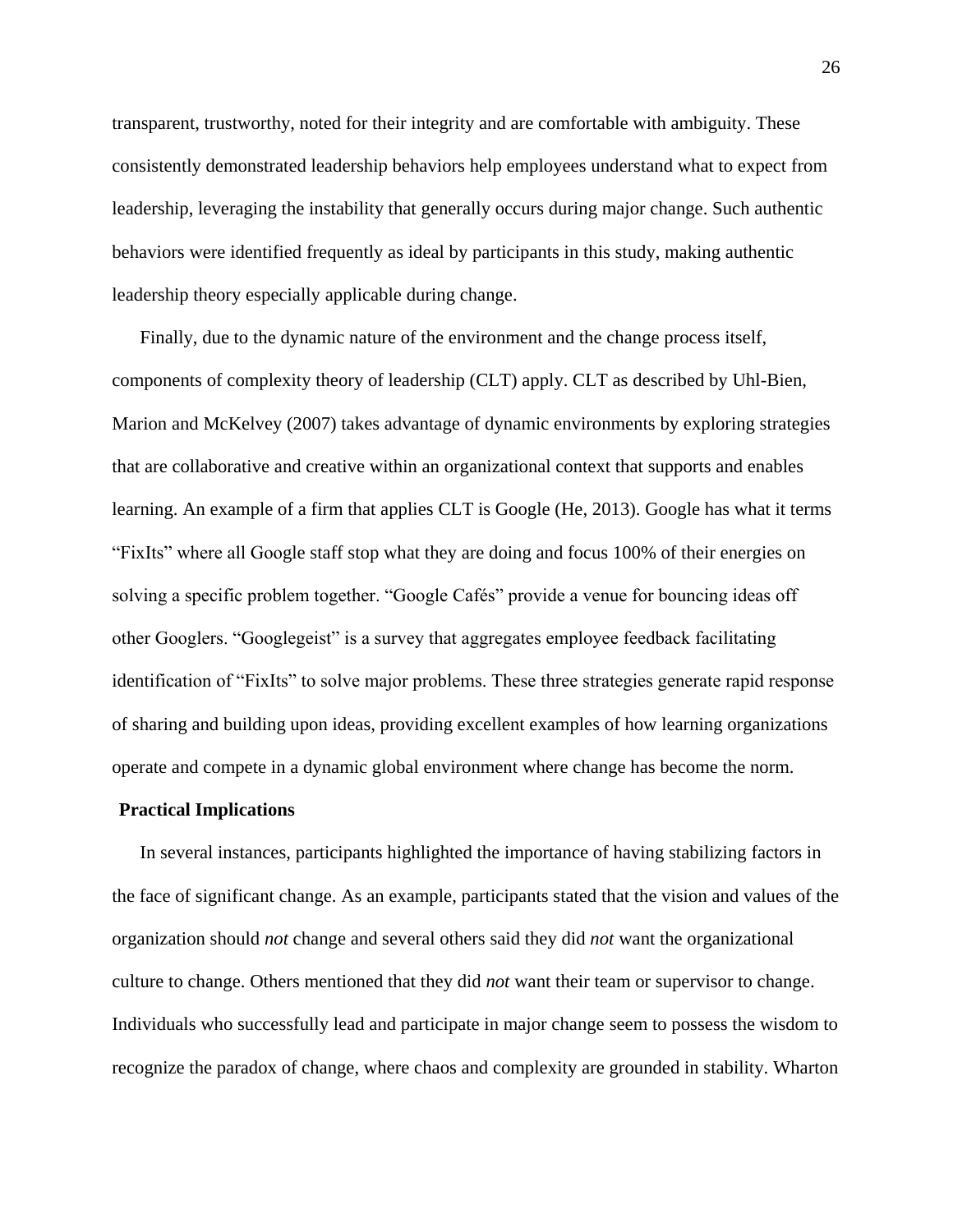(2015: para 2) describes this paradox as one of "unstable conditions but with underlying, integrating order." Mustafa, Shaikh and Haroon (2012: 1) tell us that "chaos and order are not enemies, only opposites" and that they are often "two critical aspects of the same underlying truth." The vision and values of the organization, when well-crafted and visible in thought, word and action, appear to provide the stability needed to align employees with the chaos and complexity of changes occurring. Supportive relationships with supervisors and team members also play a stabilizing role as does authentic leadership. Thus, the organization's vison and values, which serve as its guidance system, should be interwoven with change, and it is primarily the job of leadership to make certain that happens, and to behave in ways that authentically mirror that guidance system. Leadership throughout the organization also should understand the need to leverage chaos with these stabilizing features. As expressed in the words of Terri Kelly, CEO of W. L. Gore and Associates, in a recent interview:

But then we have almost rules of engagement. There's a lot of work that goes into establishing our core values, what are our principles, how are we going to make decisions. And so the role of the leader is really to make sure that they are every day creating that framework for associates, helping them understand the boundaries, so that they can operate and be empowered. *Because if you don't do that, it truly just becomes chaos.* [Emphasis added.] (Young & Hobson, 2015: para 8)

Assessing the organization's knowledge of and commitment to the guidance system while also assessing how individuals perceive the chaos of change prior to enacting major change will likely improve change outcomes. An analysis of successful and failed change events may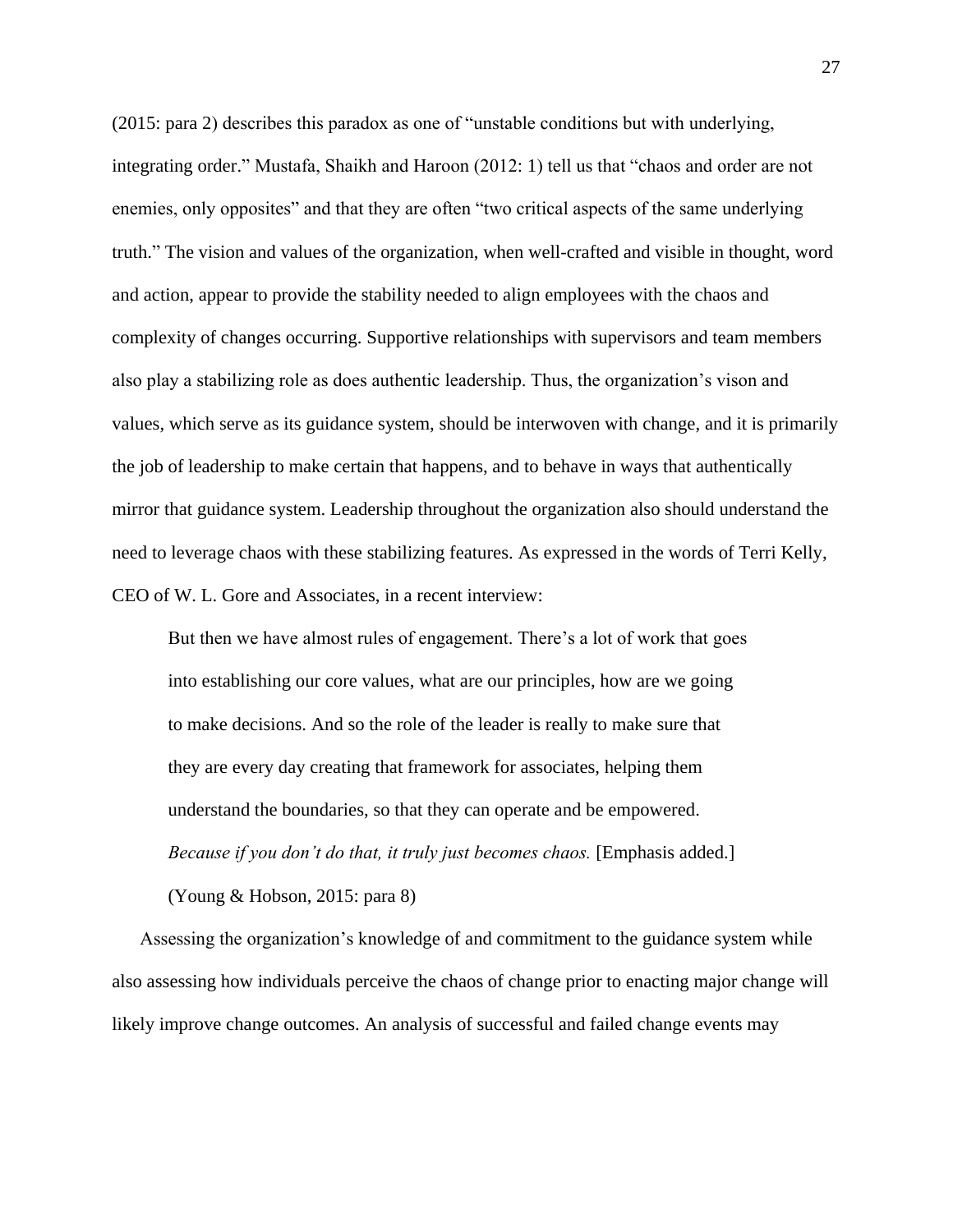provide further insights regarding how certain leadership behaviors and changes might better maintain the delicate balance between stability and chaos.

# **Limitations and Future Directions**

There are several limitations in this study. All study participants were anonymous, which meant we knew little details regarding the organization, the leaders, the participants themselves and the particular major change that participants were referring to when identifying perceived change actions and perceived leadership behaviors, nor could we insure that participant responses indicated a true understanding of the constructs being studying. Furthermore, the survey captured data at one point in time. Clearly a longitudinal study might provide additional insights regarding the change process, itself, as well as the relationship between change, leadership and work engagement.

Secondly, all participants were recruited using social media. Clearly there are a number of advantages in online data collection, with the predominant ones being cost and efficiency. On the other hand, online surveys include biases inherent in the data collection process by excluding those who are unfamiliar with online surveys or have limited access to the internet. Also, response rates cannot be calculated. Recruiting participants directly from a number of organizations going through major change as well as from organizations that are stable would provide a stronger research design.

Thirdly, although participants identified what they perceived as three ideal changes and three ideal leadership behaviors during major change, we do not know what additional factors they considered when assessing the alignment between perceived ideal changes and leadership behaviors and perceived actual changes and leadership behaviors occurring. Having that information could be of benefit. Although leadership fully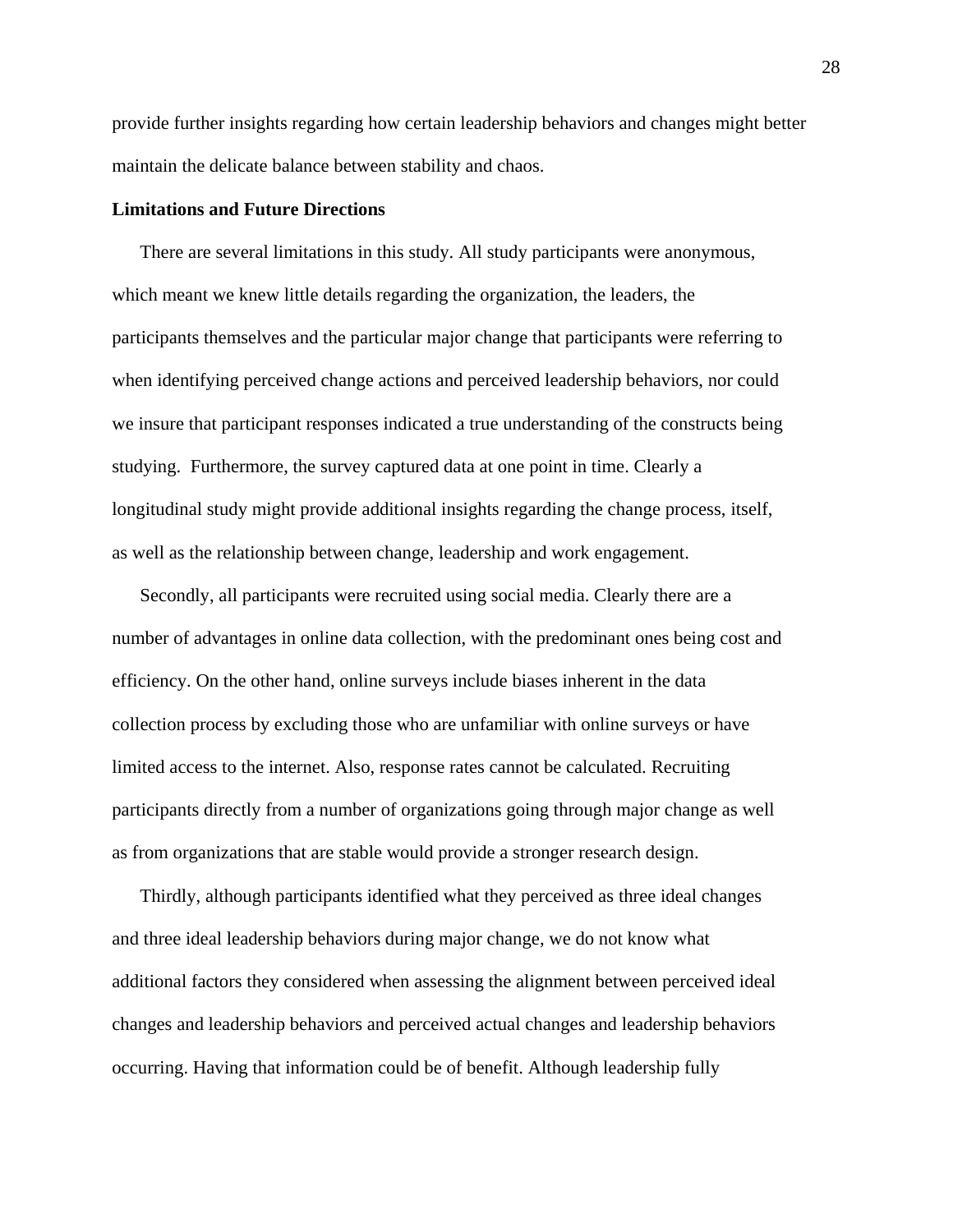mediated the relationship between change and work engagement, it accounted for approximately one-quarter of the variance in the hierarchical regression model, leaving ample room for additional mediators to be identified. Finally, as non-probability sampling was used, generalization is limited.

Although major organizational change has become the norm in today's globally competitive environment, its benefits are not often fully realized. For several decades, leadership has been identified as integral to successful change. Results supported our hypotheses in that leadership directly and indirectly influenced change through its effect on work engagement, implying that from an employee perspective, positive leadership is an integral link to both positive change and positive work engagement.

#### **REFERENCES**

- Aon Hewitt. *Managing employee engagement during times of change*. Retrieved from [http://www.aon.com/attachments/human-capital](http://www.aon.com/attachments/human-capital-consulting/2013_Managing_Engagement_During_Times_of_Change_White_Paper.pdf)consulting/2013 Managing Engagement During Times of Change White Paper.pdf, June, 2013.
- Avolio, B. & Gardner, W. 2005. Authentic leadership development: Getting to the root of positive forms of leadership. *The Leadership Quarterly*, 16(3): 315–338.
- Ausick, Paul. *Why a Boeing 787-9 Dreamliner Costs \$250 Million*. Retrieved from [http://247wallst.com/aerospace-defense/2014/06/17/why-a-boeing-787-9-dreamliner-costs-](http://247wallst.com/aerospace-defense/2014/06/17/why-a-boeing-787-9-dreamliner-costs-250-million/)[250-million/](http://247wallst.com/aerospace-defense/2014/06/17/why-a-boeing-787-9-dreamliner-costs-250-million/) June 17, 2014.
- Bass, B. & Riggio, R. 2006. *Transformational leadership*, Mahwah, N.J.: Lawrence Erlbaum Associates, Publishers.
- Bakker, A. B. & Bal, M. P. 2010. Weekly work engagement and performance: A study among starting teachers. *Journal of Occupational and Organizational Psychology*, 83(1): 189-206.
- Baron, R. M. & Kenny, D. A. 1986. The moderator-mediator variable distinction in social psychological research: Conceptual, strategic, and statistical considerations. *Journal of Personality and Social Psychology*, 51(6): 1173-1182.
- Bateh, J., Castaneda, J. & Farah, J. E. (2013). Employee resistance to change. *International Journal of Management and Information Systems*, 17(2): 113-116.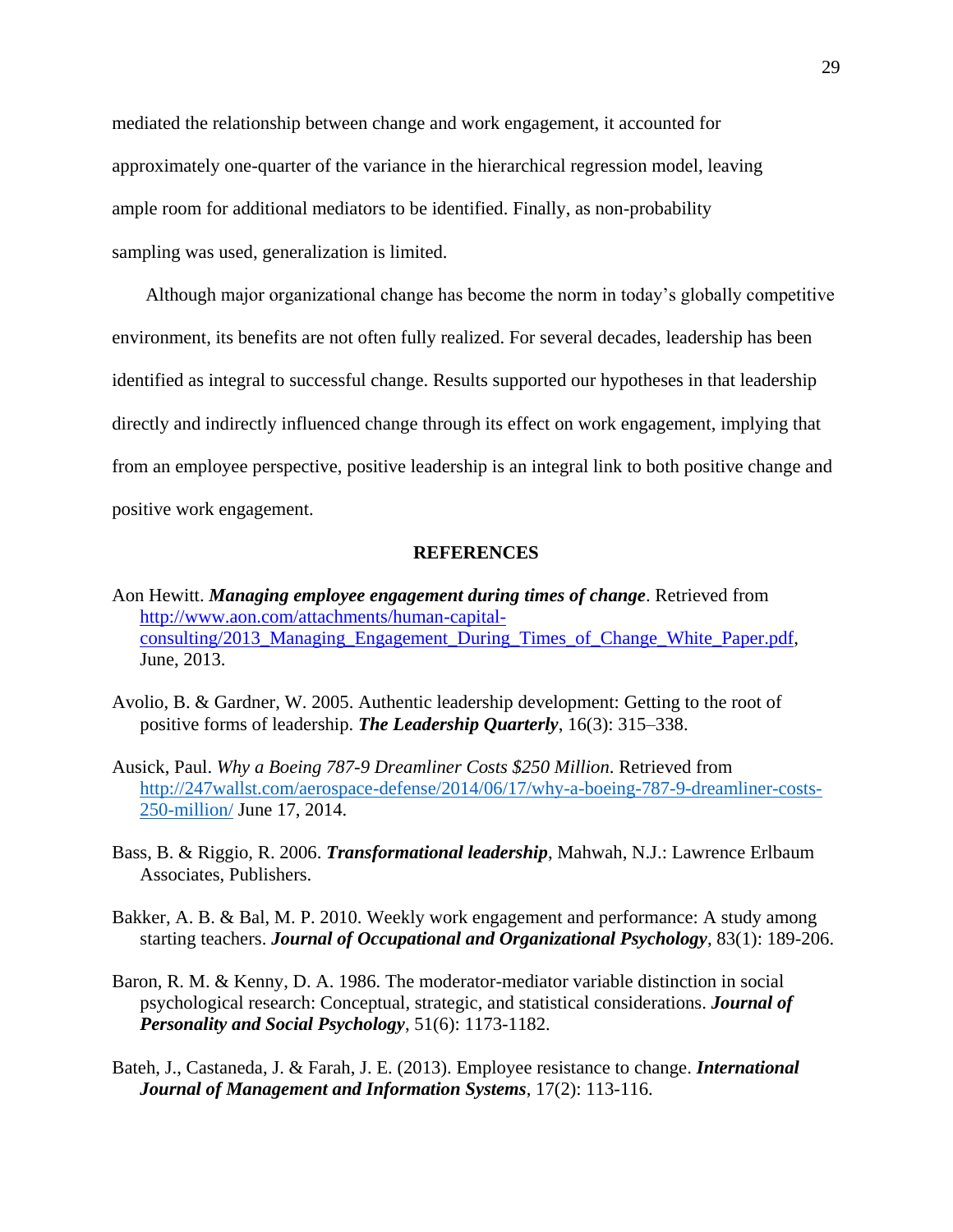- Battilana, J., Gilmartin, M., Sengul, M., Pache, A. & Alexander, J. 2010. Leadership competencies for implementing planned organizational change. *The Leadership Quarterly*,  $21(3): 422 - 438.$
- Bergami, M. & Bagozzi, R. P. 2000. Self-categorization, affective commitment and group selfesteem as distinct aspects of social identity in the organization. *The British Journal of Social Psychology*, 39(4): 555-77.
- Beer, M. & Nohria, N. 2000. Cracking the code of change. *Harvard Business Review,* 78(3): 133–141.
- Berson, Y. & Avolio, B. J. 2004. Transformational leadership and the dissemination of organizational goals. A case study of a telecommunication firm. *The Leadership Quarterly*, 15(5): 625-646.
- Brown, M. E. & Gioia, D. 2002. Making things click-distributive leadership in an online division of an offline organization. *The Leadership Quarterly*, 13(4): 397-419.
- Brown, M. & Treviño, L. 2006. Ethical leadership: A review and future directions. *The Leadership Quarterly***,** 17(3): 595-616.
- Burns, B. 2004. Kurt Lewin and the planned approach to change: A re-appraisal. *Journal of Management Studies***,** 41(6): 977-1002.
- Chan, D., 2009. So why ask me? Are self-report data really that bad? In C. E. Lance and R. J. Vandenberg (Eds.), *Statistical and methodological myths and urban legends: Doctrine, verity and fable in the organizational and social sciences:* 309–332. New York: Routledge.
- Covey, S. R. (1989). *The 7 habits of highly effective people*. New York: Simon & Schuster.
- Pearce, C. L. & Conger, J. A. 2002. *Shared leadership: Reframing the hows and whys of leadership.* Thousand Oaks, CA: Sage Publications.
- Conway, J. M. & Lance, C. E. 2010. What reviewers should expect from authors regarding common method bias in organizational research. *The Journal of Business and Psychology*, 25(3): 325-334.
- Copeland, M. 2014. The emerging significance of values based leadership: A literature review. *The International Journal of Leadership Studies*, 8(2): 105-135.
- DiFonzo, N., Bordia, P. & Rosnow, R.L. 1994. Reining in rumors. *Organisational Dynamics*, 23(1): 47-62.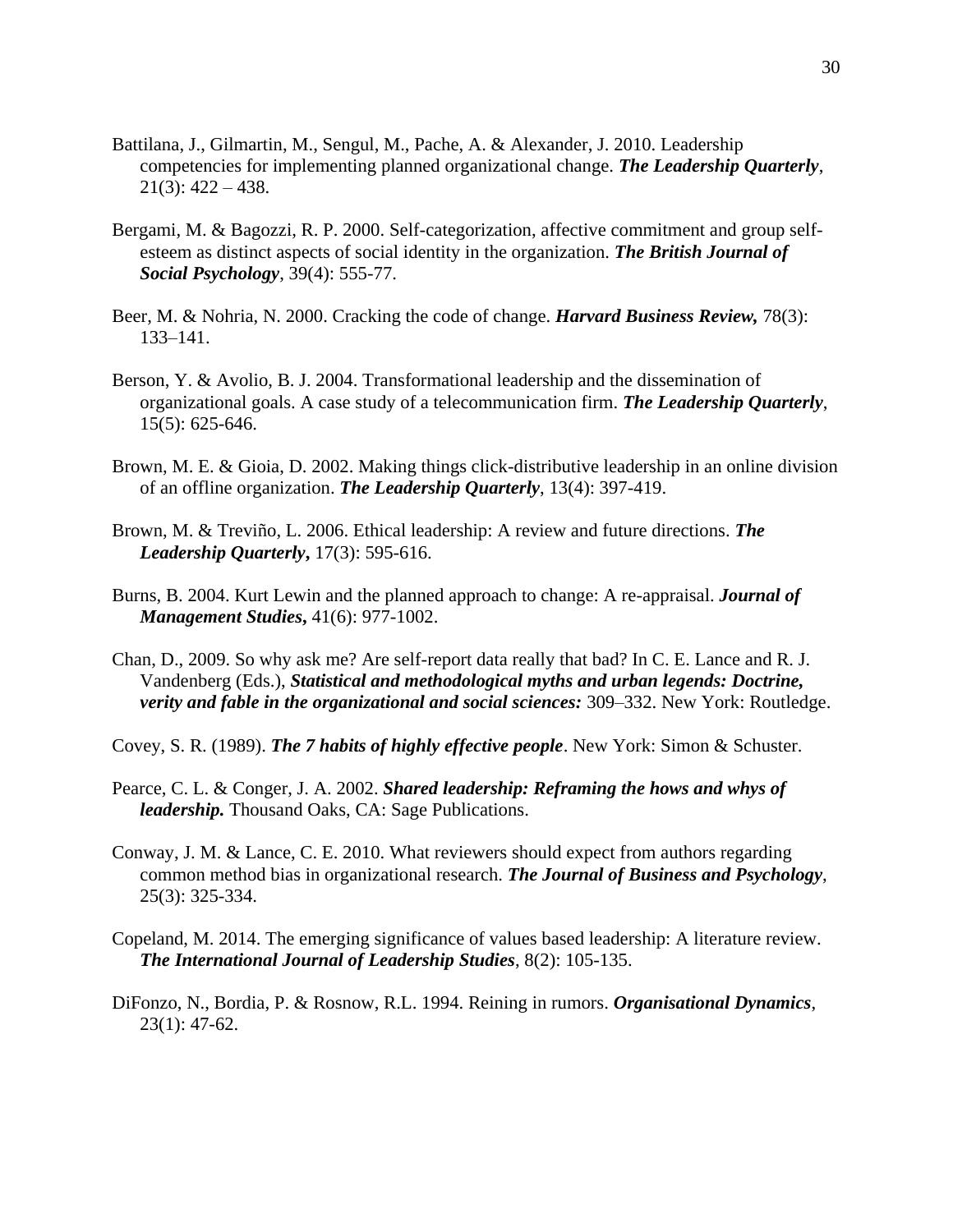- Duman, Marv. *Biggest merger and acquisition disasters.* Retrieved from <http://www.investopedia.com/articles/financial-theory/08/merger-acquisition-disasters.asp> June 17, 2008.
- Educational attainment. Retrieved from [http://www.census.gov/hhes/socdemo/education/data/cps/2014/tables.html,](http://www.census.gov/hhes/socdemo/education/data/cps/2014/tables.html) 2014.
- Elving, W. J. L. 2005. The role of communication in organisational change. *Corporate Communications***:** *An International Journal***,** 10(2): 129-138.
- Fiol, C. M., Harris, D. & House, R. 1999. Charismatic leadership: Strategies for effecting social change. *The Leadership Quarterly*, 10(3): 449-482.
- Ford, R. 2008. Complex adaptive systems and improvisation theory: Toward framing a model to enable continuous change. *Journal of Change Management*, 8(3-4): 173–198.
- Fox, S. *51% of U.S. adults bank online*. Retrieved from [http://www.pewinternet.org/2013/08/07/51-of-u-s-adults-bank-online/,](http://www.pewinternet.org/2013/08/07/51-of-u-s-adults-bank-online/) August 7, 2013.
- Ghadi, M. Y., Fernando, M. & Caputi, P. 2013. Transformational leadership and work engagement: the mediating effect of meaning in work. *Leadership and Organization Development Journal***,** 34(6): 1-34.
- Gibbons, P. 2015. *The science of successful organizational change: How leaders set strategy, change behavior, and create an agile culture.* United States: Pearson Education.
- Gillespie, N. A. & Mann, L. 2004. Transformational leadership and shared values: The building blocks of trust. *Journal of Managerial Psychology,* 19(6): 588 – 607.
- Gözükara, I. & Simsek, O. F. 2015. Linking transformational leadership to work engagement and the mediator effect of job autonomy: A study in a Turkish private non-profit university. *Social and Behavioral Sciences*, 195(3): 963-971.
- Groysberg, B. & Connolly, K. 2013. Great leaders who make the mix work. *Harvard Business Review*, 91(9): 68–76.
- Hayes, A. F. 2013. *Introduction to mediation, moderation, and conditional process analysis: A regression-based approach*. New York: The Guilford Press.
- He, L. Google's secrets of innovation: Empowering its employees. *Forbes.* Retrieved from [http://www.forbes.com/sites/laurahe/2013/03/29/googles-secrets-of-innovation-empowering](http://www.forbes.com/sites/laurahe/2013/03/29/googles-secrets-of-innovation-empowering-its-employees/)[its-employees/,](http://www.forbes.com/sites/laurahe/2013/03/29/googles-secrets-of-innovation-empowering-its-employees/) March 29, 2013.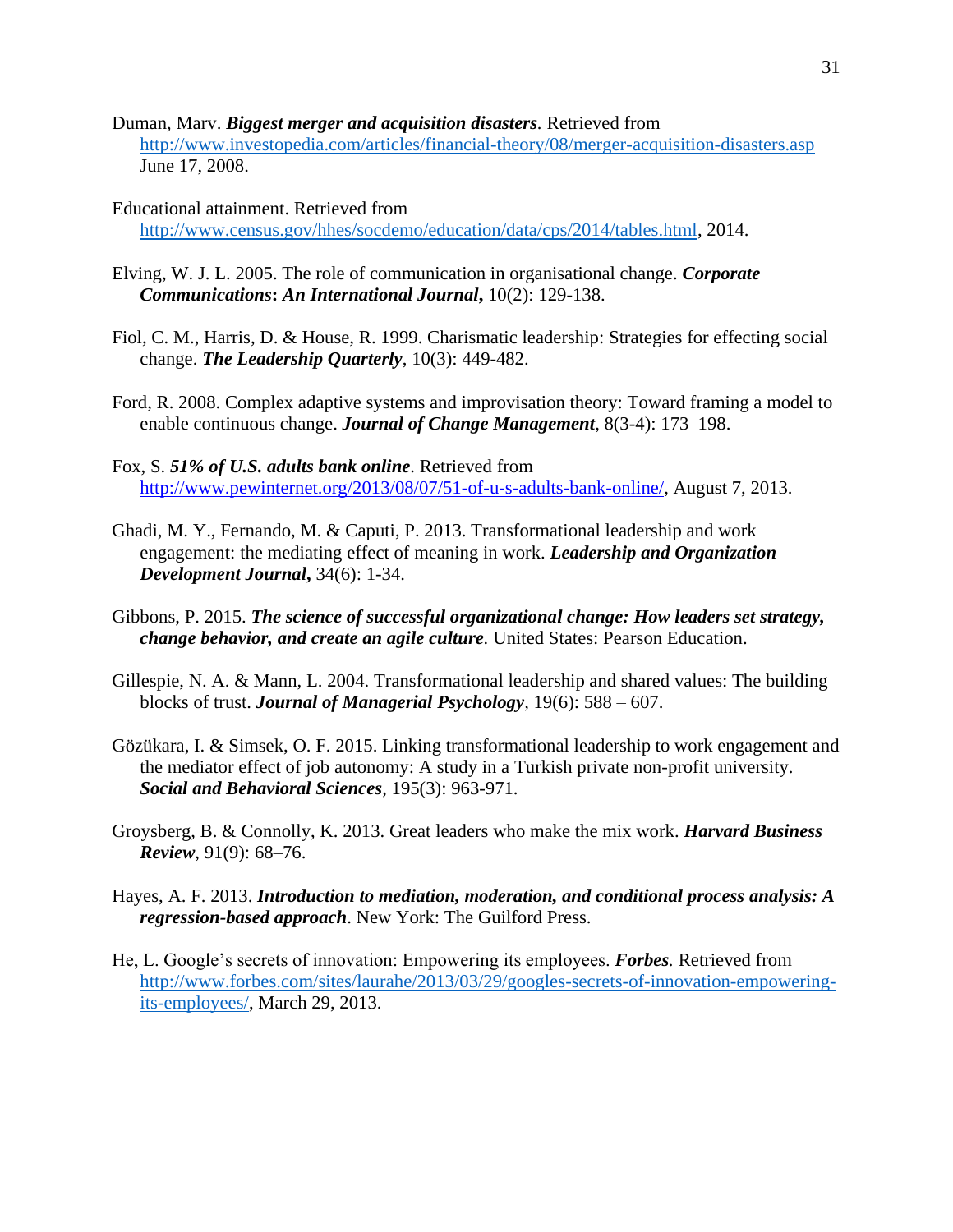- Heathfield, S. M. *Change management lessons about employee involvement: Employee involvement is key in change management*. Retrieved from [http://humanresources.about.com/od/changemanagement/a/change\\_lessons3.htm,](http://humanresources.about.com/od/changemanagement/a/change_lessons3.htm) October 18, 2015.
- Aon Hewitt. *How does change affect employee engagement?* Retrieved from [https://www.towerswatson.com/en-US/Insights/Newsletters/Global/Sustainably-](https://www.towerswatson.com/en-US/Insights/Newsletters/Global/Sustainably-Engaged/2015/how-does-change-affect-employee-engagement)[Engaged/2015/how-does-change-affect-employee-engagement,](https://www.towerswatson.com/en-US/Insights/Newsletters/Global/Sustainably-Engaged/2015/how-does-change-affect-employee-engagement) January, 2015.
- Hughes, M. (2011). Do 70 per cent of all organizational change initiatives really fail? *Journal of Change Management***,** 11(4): 451-464.
- Jones, E., Chonko, L., Rangarajan, D. & Roberts, J. (2007). The role of overload on job attitudes, turnover intentions, and salesperson performance. *Journal of Business Research*, 60(7): 663-671.
- José, P.E. 2013. *Doing statistical mediation and moderation*. New York: The Guilford Press.
- Judge, T. A., Bono, J. E., & Locke, E. A. 2000. Personality and job satisfaction: The mediating role of job characteristics. *Journal of Applied Psychology*, 85(2): 237-249.
- Kahn, R., Rehman, A. U. & Fatima, A. 2009. Transformational leadership and organizational innovation: Moderated by organizational size. *African Journal of Business Management*, 3(11): 678-684.
- Kane, S. The multigenerational workforce: Getting along with all generations, Generation Y. *About careers*. Retrieved from <http://legalcareers.about.com/od/practicetips/a/GenerationY.htm> , May 11, 2016.
- Kanter, R. 2008. Transforming giants. *Harvard Business Review*, 86(1): 43–52.
- Kase, L. 2010. Great leaders are great decision-makers. *Graziadio Business Review*, 13(4). Retrieved from<http://gbr.pepperdine.edu/2010/10/great-leaders-are-great-decision-makers/>
- Kegan, R. & Lahey, L. 2009. *Immunity to change: How to overcome it and unlock the potential in yourself and your organization*. Boston: Harvard Business Press.
- Kenny, D. *Mediation: Indirect effect.* Retrieved from [http://davidakenny.net/cm/mediate.htm,](http://davidakenny.net/cm/mediate.htm) May 22, 2016.
- Klenke, K. 2008. *Qualitative research in the study of leadership,* Bingley, UK: Emerald Group Publishing Limited.
- Korunka, C., Kubicek, B., Schaufeli, W., & Hoonakker, P. L. T. 2009. Work engagement and burnout: testing the robustness of the job demands-resources model. *Journal of Positive Psychology*, 4(3): 243-255.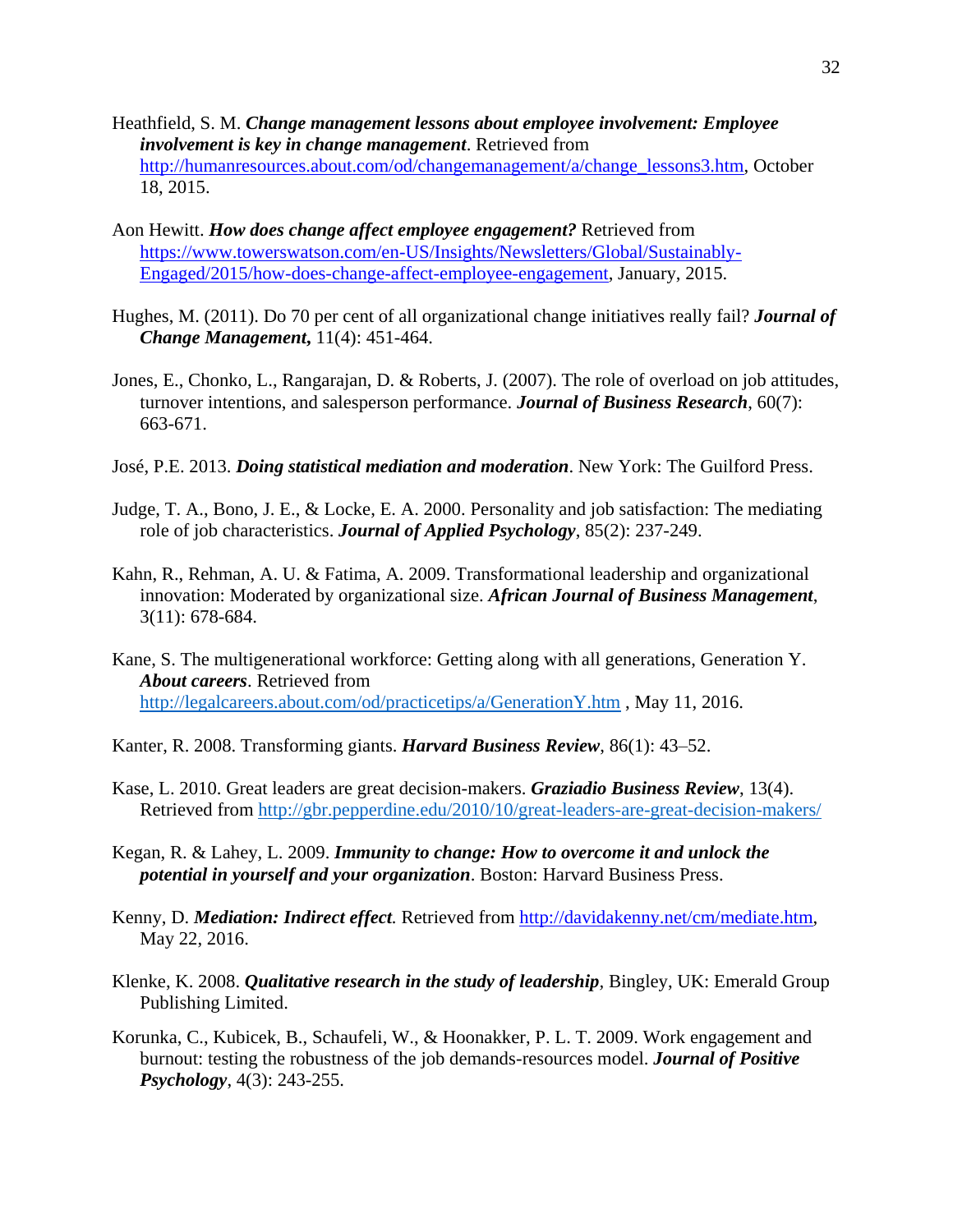Kotter, J. 2001. What leaders really do? *Harvard Business Review*, 79(11): 85-96.

- Kotter, J. & Cohen, D. 2002. *The heart of change: Real-life stories of how people change their organizations.* Boston: Harvard Business School Publishing.
- Kouzes, J. & Posner, B. 2012. *The leadership challenge: How to make extraordinary things happen in organizations,* San Francisco: Jossey-Bass.
- Leana, C. R., D. M. Rousseau, eds. 2000. *Relational Wealth: The Advantages of Stability in a Changing Economy.* Oxford University Press: Oxford, UK.
- Lewis, L.K. 1999. Disseminating information and soliciting input during planned organizational change: Implementers' targets, sources, and channels for communicating. *Management Communication Quarterly*, 13(1): 43-75.

MacKinnon, D. P. 2008. *Introduction to statistical mediation analysis*. New York: Routledge.

- Mallinger, M., Goodwin, D. & O'Hara, T. 2009. Recognizing organizational culture in managing change. *Graziadio Business Review*, 12(1). Retrieved from <http://gbr.pepperdine.edu/2010/08/recognizing-organizational-culture-in-managing-change/>
- Maslach, C., Jackson, S. E., & Leiter, M. P. 1997. Maslach burnout inventory. In C. P. Zalaquett and R. J. Wood (Eds.) *Evaluating stress: A book of resources*, 3: 191-218.
- Mauno, S., Kinnumen, U. & Ruokolainen, M. 2007. Job demands and resources as antecedents of work engagement: A longitudinal study. *Journal of Vocational Behavior*, 70(1): 149-171.
- McGrath, R. G. 15 years later, lessons from the failed AOL-Time Warner merger. *Fortune.*  Retrieved from [http://fortune.com/2015/01/10/15-years-later-lessons-from-the-failed-aol](http://fortune.com/2015/01/10/15-years-later-lessons-from-the-failed-aol-time-warner-merger/)[time-warner-merger/](http://fortune.com/2015/01/10/15-years-later-lessons-from-the-failed-aol-time-warner-merger/) , January 10, 2015.
- Mendes, F., & Stander, M. W. 2011. Positive organisation: The role of leader behaviour in work engagement and retention. *South African Journal of Industrial Psychology*, 37(1): 29-41. 0
- Meyer, C. *Emotions versus feelings.* Retrieved from [http://emotionaldetective.typepad.com/emotional-detective/2012/04/emotions-vs](http://emotionaldetective.typepad.com/emotional-detective/2012/04/emotions-vs-feelings.html)[feelings.html,](http://emotionaldetective.typepad.com/emotional-detective/2012/04/emotions-vs-feelings.html) April 25, 2012.
- Miller, F. A. 1998. Strategic culture change: The door to achieving high performance and inclusion. *Public Personnel Management*, 27(2): 151-160.
- Mustafa, R., Shaikh, S. & Haroon, A. 2012. Chaos and order are not enemies, only opposites: A case study of PICIC Bank. *Business Management Dynamics*, 1(8): 1–7.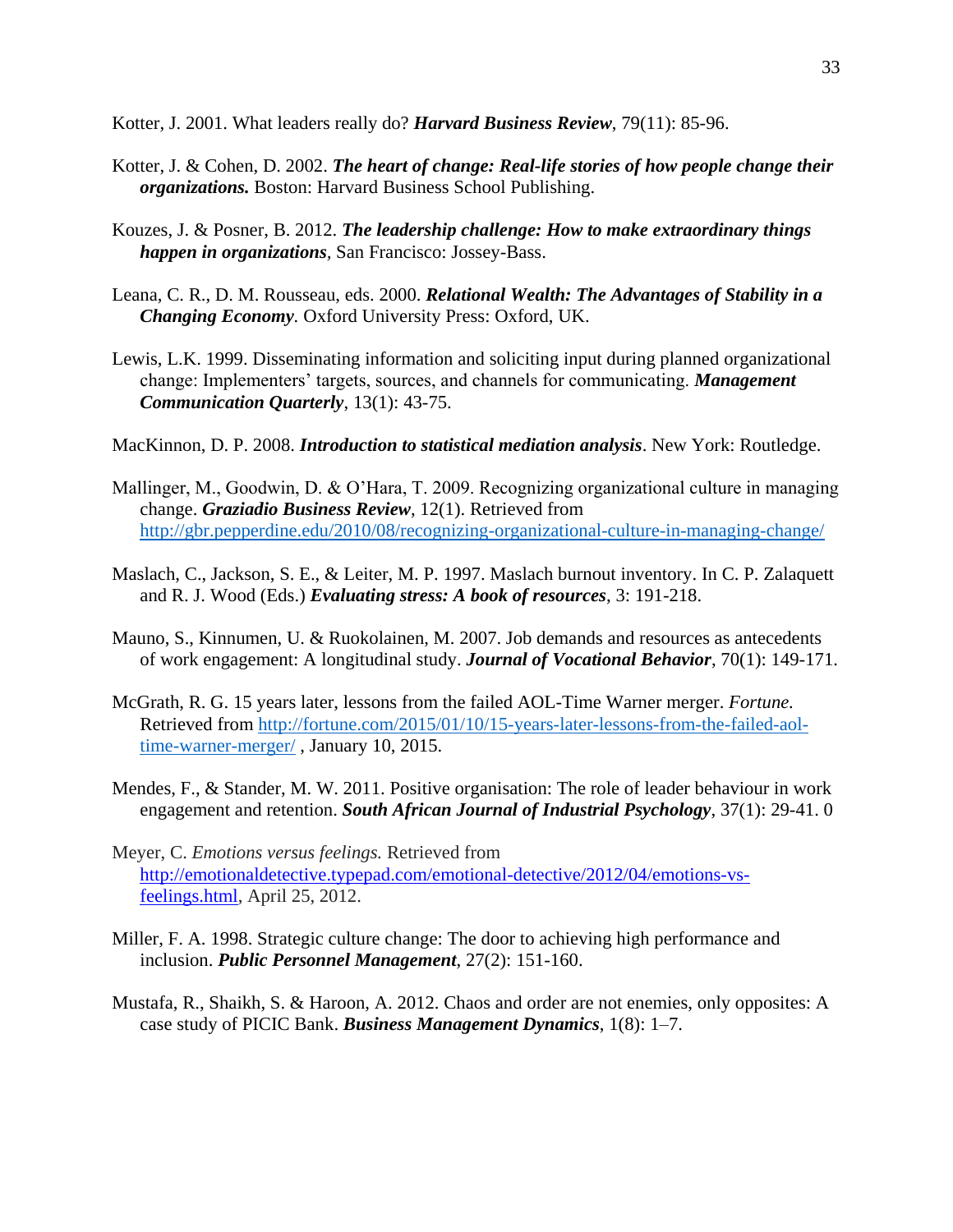- *Nearly 70% of Americans shop online regularly with close to 50% taking advantage of free shipping.* Retrieved from [http://www.mintel.com/press-centre/technology-press](http://www.mintel.com/press-centre/technology-press-centre/nearly-70-of-americans-shop-online-regularly-with-close-to-50-taking-advantage-of-free-shipping)[centre/nearly-70-of-americans-shop-online-regularly-with-close-to-50-taking-advantage-of](http://www.mintel.com/press-centre/technology-press-centre/nearly-70-of-americans-shop-online-regularly-with-close-to-50-taking-advantage-of-free-shipping)[free-shipping,](http://www.mintel.com/press-centre/technology-press-centre/nearly-70-of-americans-shop-online-regularly-with-close-to-50-taking-advantage-of-free-shipping) July 13, 2015.
- Osterman, P. 2000. Work reorganization in an era of restructuring: Trends in diffusion and effects on employee welfare. *Industrial and Labor Relations Review*, 53(2): 179 – 196.
- Pardey, D. 2007. Leadership in turbulent times. *Strategic HR Review*, 6(5): 16-19.
- Persson, A. *Identifying predictors of work engagement: An example from a management consultancy company***.** Retrieved from [http://www.diva-portal.org/smash/get/diva2:323817/FULLTEXT01.pdf,](http://www.diva-portal.org/smash/get/diva2:323817/FULLTEXT01.pdf) 2010.
- Pitt-Catsouphes, M. & Matz-Costa, C. 2008. The multi-generational workforce: Workplace flexibility and engagement. *Community, Work & Family*, 11(2): 215-229.
- Porath, C. Half of employees don't feel respected by their bosses. *Harvard Business Review*. Retrieved from [https://hbr.org/2014/11/half-of-employees-dont-feel-respected-by-their](https://hbr.org/2014/11/half-of-employees-dont-feel-respected-by-their-bosses)[bosses,](https://hbr.org/2014/11/half-of-employees-dont-feel-respected-by-their-bosses) November 19, 2014.
- Preacher, K. J., & Hayes, A. F. 2008. Asymptotic and resampling strategies for assessing and comparing indirect effects in multiple mediator models. *Behavior research methods*, *40*(3): 879-891.
- Rafferty, A. E., & Simons, R. H. 2006. An examination of the antecedents of readiness for finetuning and corporate transformation changes. *Journal of Business and Psychology*, 20(3): 325-350.
- Ravichandran, K., Arasu, R., & Kumar, S. A. 2011. The impact of emotional intelligence on employee work engagement behavior: An empirical study. *International Journal of Business and Management***,** 6(11): 157-169.
- Resnicow K. & Page, S. E. 2008. Embracing chaos and complexity: A quantum change for public health. *American Journal of Public Health,* 98(8): 1382-1389.
- Salanova, M., Augut, S. & Peiró, J. M. 2005. Linking organizational resources and work engagement to employee performance and customer loyalty: The mediation of service climate. *Journal of Applied Psychology*, 90(6): 1217-1227.
- Salanova, M., Lorente, L., Chambel, M. J., & Martínez, I. M. 2011. Linking transformational leadership to nurses' extra-role performance: the mediating role of self-efficacy and work engagement. *Journal of Advanced Nursing*, 67(10): 2256-2266.

Saldaña, J. (2013). *The coding manual for qualitative researchers.* Washington D. C.: Sage.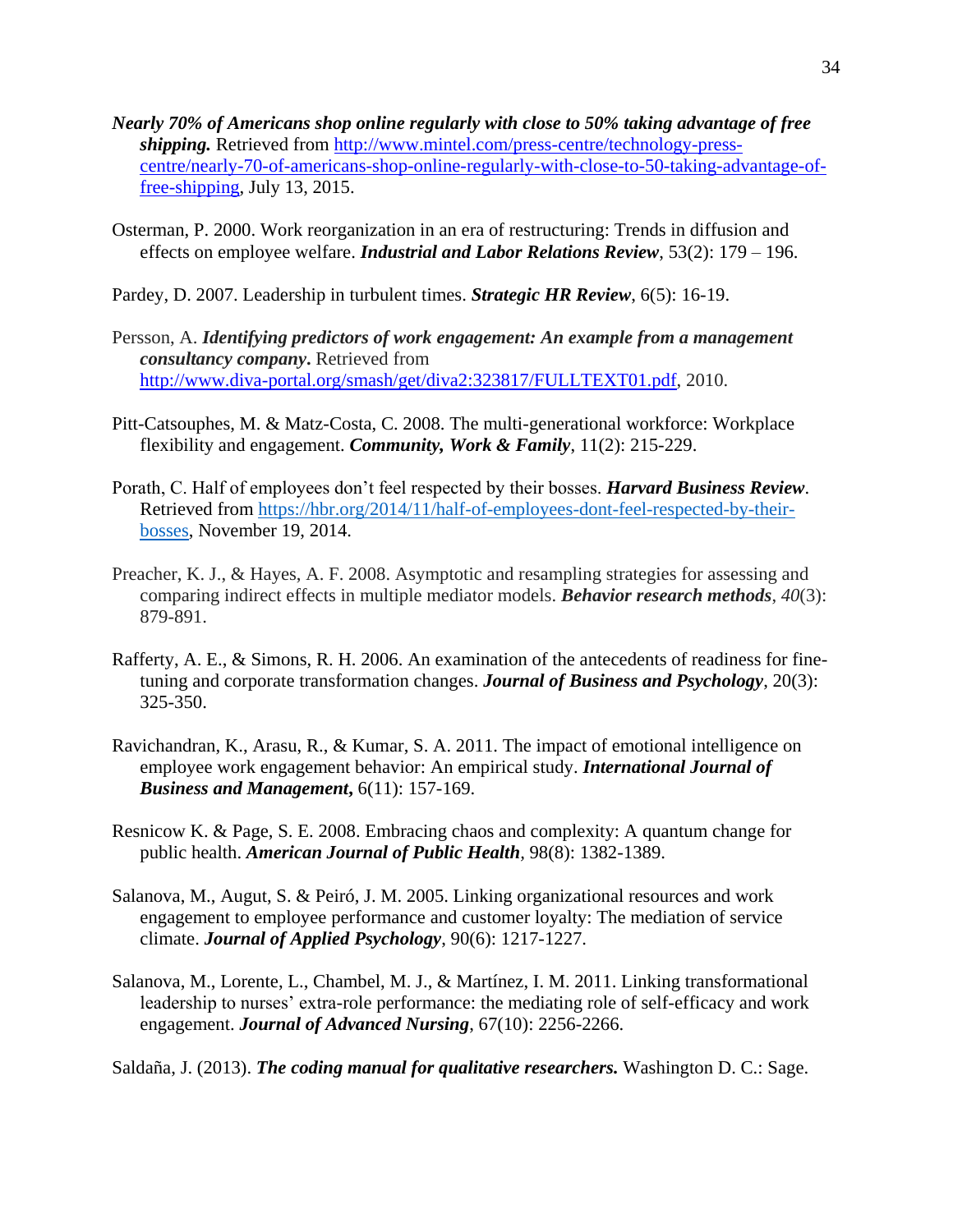- Schaufeli, W. B., Bakker, A. & Salanova, M. (2006). The measurement of work engagement with a short questionnaire, *Educational and Psychological Measurement*, 66(4): 701-716.
- Schaufeli, W. B., Salanova, M., González-romá, V., & Bakker, A. B. 2002. The measurement of engagement and burnout: A two sample confirmatory factor analytic approach. *Journal of Happiness Studies*, 3(1), 71-92.
- Seppälä, P., Mauno, S., Feldt, T., Hakanen, J., Kinnunen, U., Tolvanen, A. & Schaufeli, W. (2009). The construct validity of the Utrecht Work Engagement Scale: Multisample and longitudinal evidence. *Journal of Happiness Studies*, 10, 459-481.
- Seyranian, V. 2014. Social identity framing communication strategies for mobilizing social change. *The Leadership Quarterly*, 25(3): 468–486.
- Shamir, B., & Kark, R. 2004. A single-item graphic scale for the measurement of organizational identification. *Journal of Occupational and Organizational Psychology*, 77(1): 115-123.
- Simpson, M. R. (2008). Engagement at work: A review of the literature. *International Journal of Nursing Studies*, 46(7): 1012-1024.
- Sinek, S. 2009. *How great leaders inspire everyone to take action: Start with why.* New York: Penguin Group.
- Sirkin, H. L., Keenan, P. & Jackson, A. (2005). The hard side of change management. *Harvard Business Review,* 83(10):108-18.
- Skjei, S. 2014. Leaders' lived experience of authentic moments. In K. Schuyler, J. Baugher, K. Jironet & L. Lid-Falkman (Eds.), *Leading with spirit, presence, & authenticity:* 213-231. San Francisco: Jossey-Bass.
- Smelzer, L.R. & Zener, M.F. 1992. Development of a model for announcing major layoffs. *Group and Organisation Management: An International Journal*, 17(4): 446-472.
- Strebel, P. 1996. Why do employees resist change? *Harvard Business Review*, 74(3): 86-92.
- Tichy, N. & Devanna, M. 1986. *The transformational leader*. New York: John Wiley & Sons.
- Uhl-Bien, M., Marion, R. & McKelvey, B. 2007. Complexity leadership theory: Shifting leadership from the industrial age to the knowledge era. *The Leadership Quarterly*, 18(4):  $298 - 318.$
- Uma, S. 2013. A study on training importance for employees of their successful performance in the organization. *International Journal of Science and Research*, 2(11), 137-140.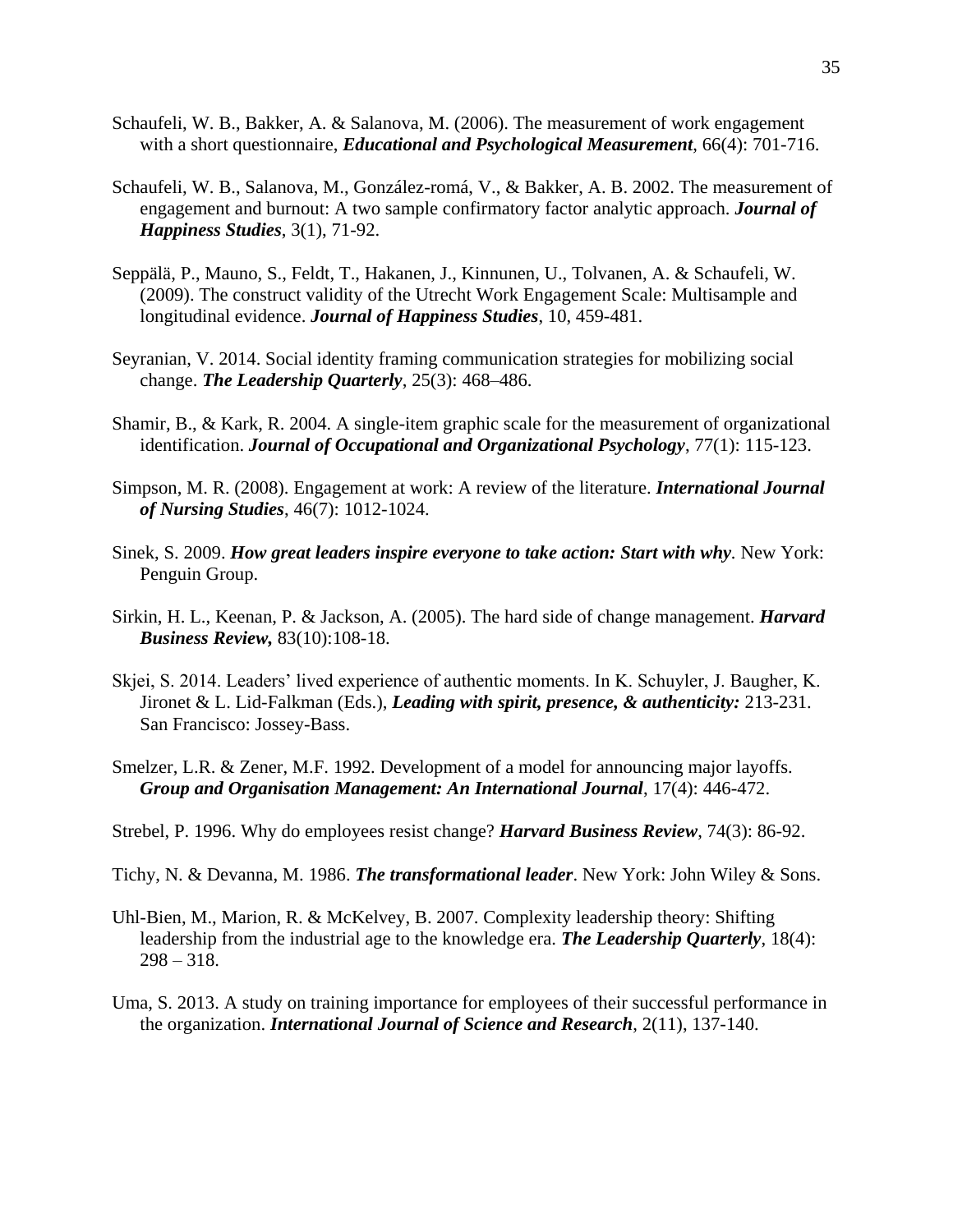- Van Quaquebeke, N., Kerschreiter, R., Buxton, A. E., & van Dick, R. 2010. Two lighthouses to navigate: Effects of ideal and counter-ideal values on follower identification and satisfaction with their leaders. *Journal of Business Ethics*, 93(2): 293-305.
- Vecina, M. L., Chacon, F., Sueiro, M., & Barron, A. 2011. Volunteer engagement: Does engagement predict the degree of satisfaction among new volunteers and the commitment of those who have been active longer? *Applied Psychology*, 61(1): 130-148.
- Vroom, V. H. 2000. Leadership and the decision-making process. *Organizational Dynamics*, 28(4): 82-94.
- Weiner, B. J., Amick, H. & Less, S. Y. 2008. Conceptualization and measurement of organizational readiness for change: A review of the literature in health services research and other fields. *Medical Care Research Review*, 65(4): 379 – 436.
- Wharton, L. E. Order through chaos. *Course and Direction.* Retrieved from *[http://www.strategyletter.com/CD0804/guest\\_article.php,](http://www.strategyletter.com/CD0804/guest_article.php)* 2016.
- Yalabik, Z. Y., Popaitoon, J. A. & Rayton, B. A. 2013. Work engagement as a mediator between attitudes and outcomes. *The International Journal of Human Resource Management*, 24(14): 2799-2823.
- Young, R. & Hobson, J. What it's like to lead a non-hierarchical workplace. *Here & Now*. Retrieved from [http://hereandnow.wbur.org/2015/07/01/wl-gore-ceo-terri-kelly,](http://hereandnow.wbur.org/2015/07/01/wl-gore-ceo-terri-kelly) July 1, 2015.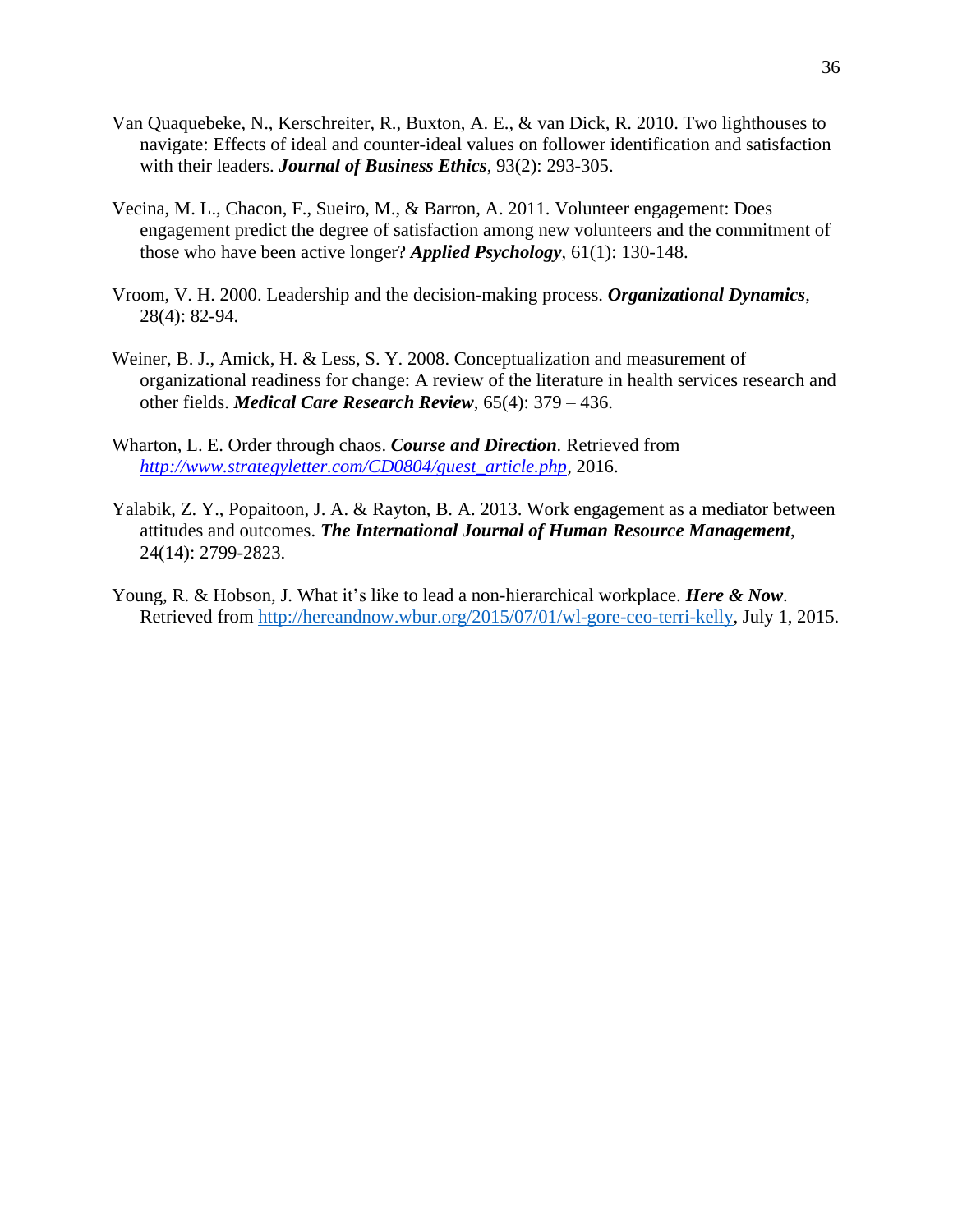# **APPENDICES**





*Note*: Where: X = Predictor Variable; M = Mediator; Y = Outcome Variable; a = Direct Relationship between X and M; b = Direct Relationship between M and Y; C = Direct Relationship between X and Y;  $\acute{C}$  = Indirect (Mediated) Relationship between X and Y

# **FIGURE 2 Venn Diagram Scale: Alignment between Ideal Changes and Observed Changes**

| Ideal changes                                                        | ◠ |  | 5 | O |  |
|----------------------------------------------------------------------|---|--|---|---|--|
| that needed to<br>occur<br>Changes that<br>you observed<br>occurring |   |  |   |   |  |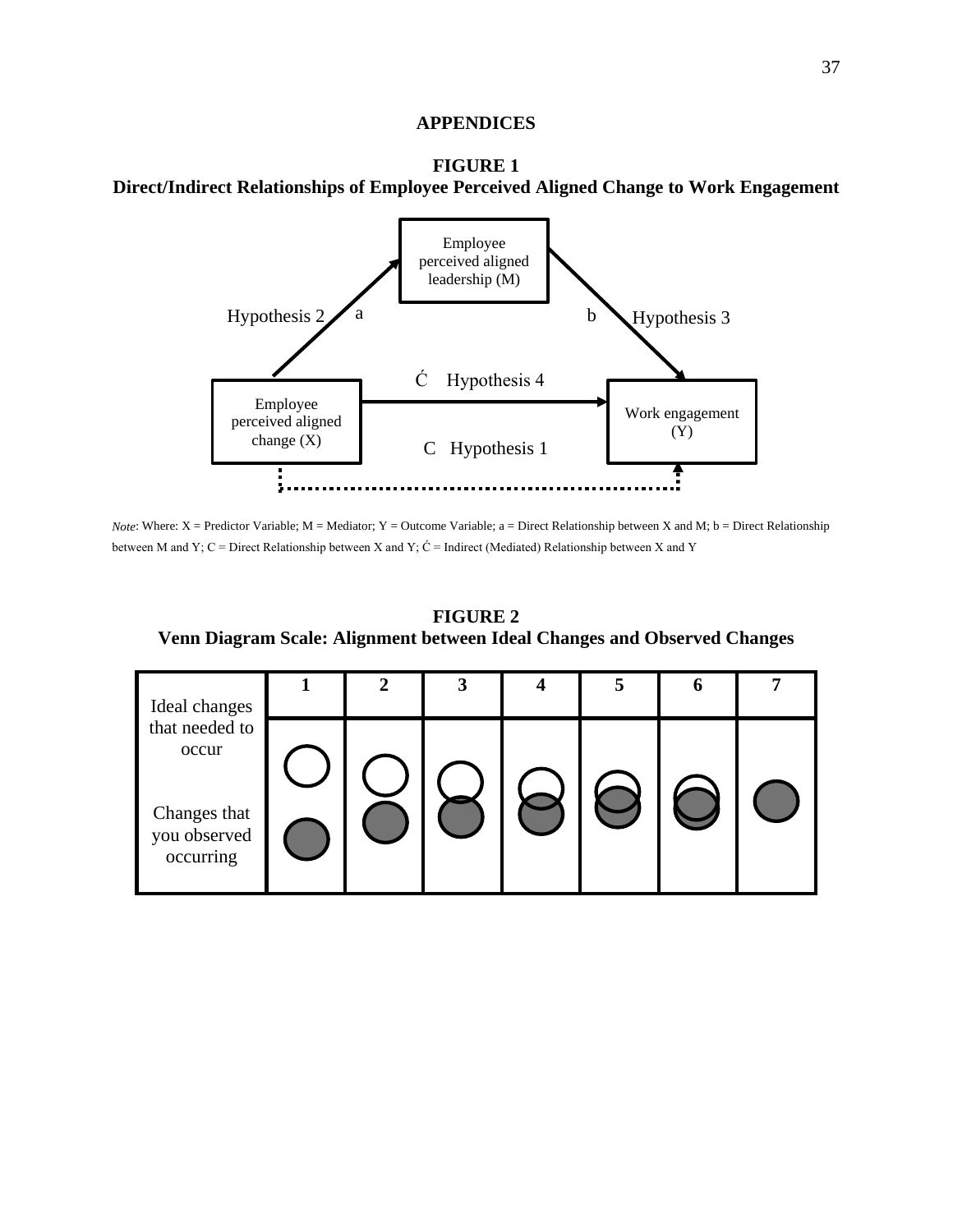## **FIGURE 3**

**AMOS Fully Saturated Model Standardized Coefficients for the Mediation of Employee Perceived Aligned Leadership on Employee Perceived Aligned Change as related to Work Engagement**



Note: Where Path  $a = .49$ ; Path  $b = .46$  and Path  $\acute{c} = .01$ 

**FIGURE 4 AMOS Pruned Model Standardized Coefficients for the Mediation of Employee Perceived Aligned Leadership on Employee Perceived Aligned Change**



*Note*: Where Path  $a = .49$  and Path  $b = .47$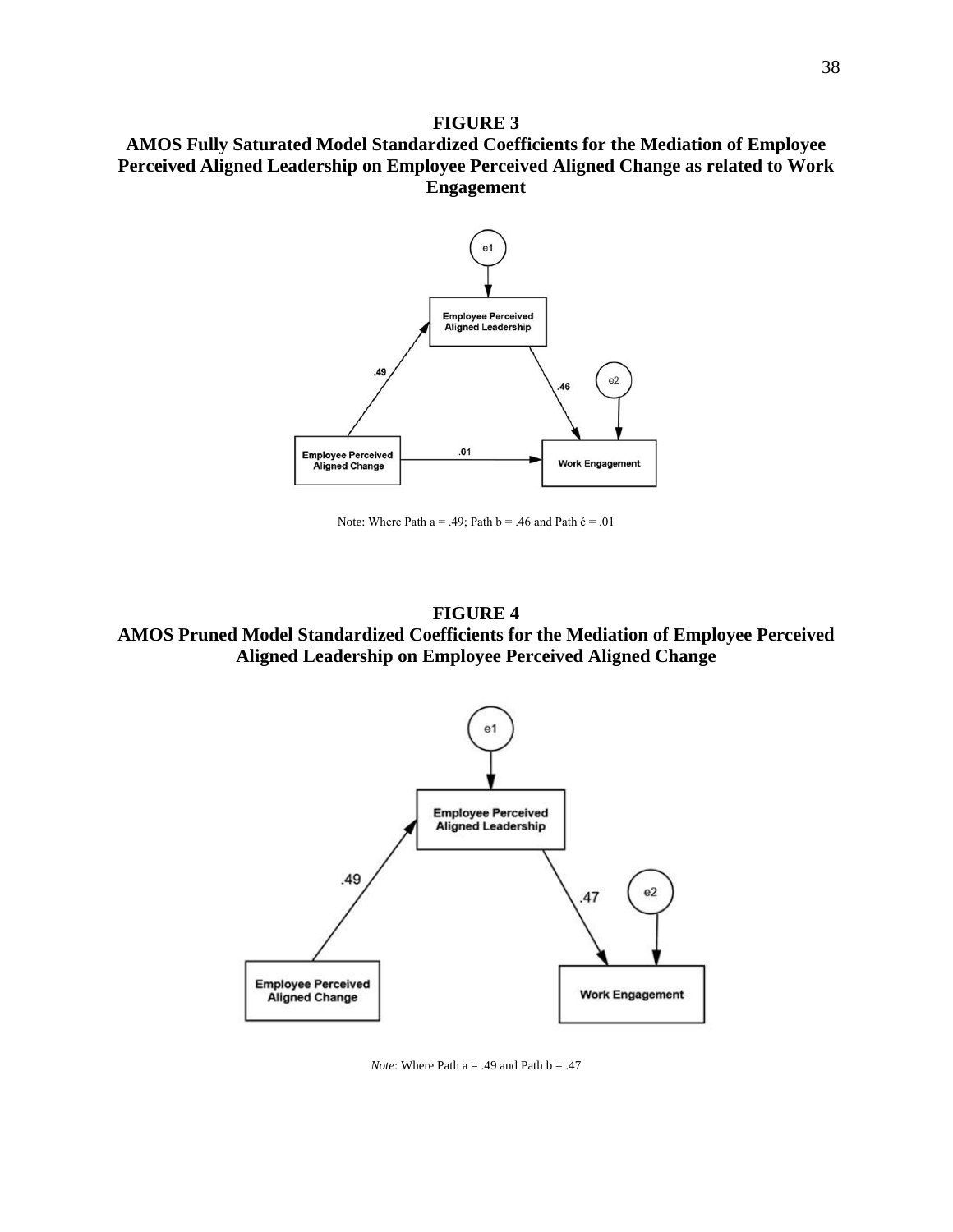**TABLE 1 Means, Standard Deviations and Correlation Matrix for Main Study Variables and Associated Covariates**

| Variable                                                           | Mean | sd   |                          | $\overline{2}$ | 3        | $\overline{4}$ | 5        | 6        | 7      | 8        |
|--------------------------------------------------------------------|------|------|--------------------------|----------------|----------|----------------|----------|----------|--------|----------|
| 1. Employee<br>perceived aligned<br>change                         | 3.29 | 1.48 | $\overline{\phantom{a}}$ |                |          |                |          |          |        |          |
| 2. Employee<br>perceived aligned<br>leadership                     | 3.48 | 1.71 | $0.49***$                |                |          |                |          |          |        |          |
| 3. Work<br>engagement                                              | 3.75 | 0.93 | $0.24**$                 | $0.47***$      |          |                |          |          |        |          |
| 4. Age category                                                    | 4.05 | 1.79 | 0.06                     | $-0.01$        | 0.06     |                |          |          |        |          |
| 5. Gender                                                          | 1.62 | 0.49 | $-0.01$                  | $-0.01$        | $-0.16*$ | 0.09           |          |          |        |          |
| 6. Education level                                                 | 3.30 | 1.10 | $-0.13$                  | 0.01           | $-0.17*$ | 0.11           | 0.05     |          |        |          |
| 7. Months passed<br>since event                                    | 9.30 | 6.83 | $-0.04$                  | $-0.02$        | $-0.04$  | $-0.02$        | 0.04     | $-.06$   |        |          |
| 8.Organizational<br>layers between<br>change agent and<br>employee | 2.67 | 1.46 | 0.03                     | $-0.02$        | $-0.21*$ | $-0.09$        | $0.29**$ | $-.24**$ | .11    |          |
| 9. No. employed<br>by category                                     | 3.63 | 1.59 | $-0.18*$                 | $-0.23*$       | $-0.17*$ | $-0.05$        | $0.23*$  | $-.10$   | $.26*$ | $.41***$ |
|                                                                    |      |      |                          |                |          |                |          |          |        |          |

*Note:* N = 105

\* *p* < .05

\*\* *p* < .01

\*\*\**p* < .001